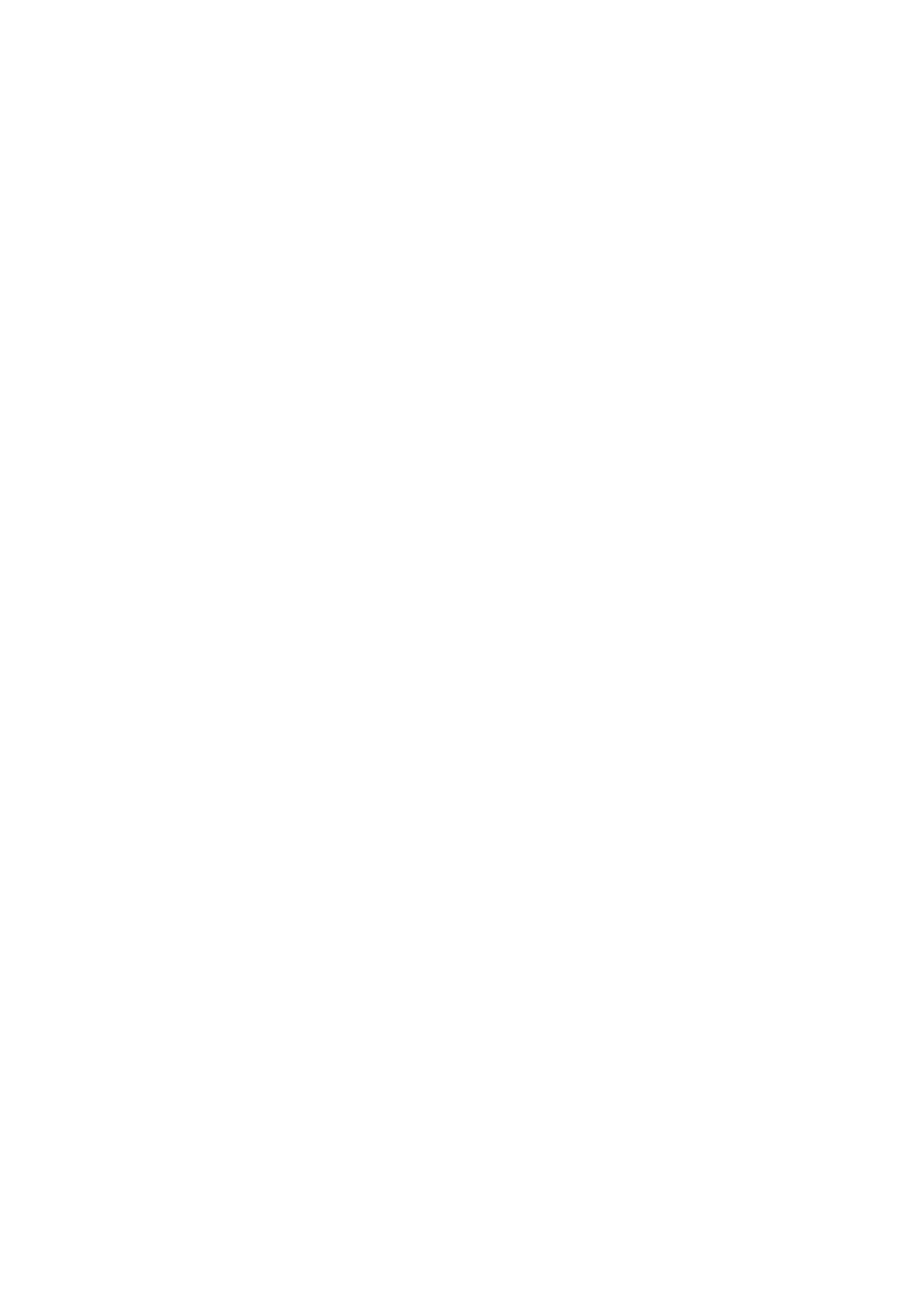# Balanced Truncation Model Reduction for Large Scale Systems in Descriptor Form

Volker Mehrmann<sup>1</sup> and Tatjana Stykel<sup>2</sup>

- $1$  Institut für Mathematik, MA 4-5, Technische Universität Berlin, Straße des 17. Juni 136, D-10623 Berlin, Germany, mehrmann@math.tu-berlin.de. Supported by the DFG Research Center Matheon "Mathematics for key technologies" in Berlin.
- $^{2}$  Institut für Mathematik, MA 3-3, Technische Universität Berlin, Straße des 17. Juni 136, D-10623 Berlin, Germany, stykel@math.tu-berlin.de. Supported by the DFG Research Center Matheon "Mathematics for key technologies" in Berlin.

Summary. In this paper we give a survey on balanced truncation model order reduction for linear time-invariant continuous-time systems in descriptor form. We first give a brief overview of the basic concepts from linear system theory and then present balanced truncation model reduction methods for descriptor systems and discuss their algorithmic aspects. The efficiency of these methods is demonstrated by numerical experiments.

# 1 Introduction

We study model order reduction for linear time-invariant continuous-time systems

$$
E \dot{x}(t) = A x(t) + B u(t), \quad x(0) = x_0,
$$
  
\n
$$
y(t) = C x(t), \tag{1}
$$

where  $E, A \in \mathbb{R}^{n,n}, B \in \mathbb{R}^{n,m}, C \in \mathbb{R}^{p,n}, x(t) \in \mathbb{R}^n$  is the state vector,  $u(t) \in \mathbb{R}^m$  is the control input,  $y(t) \in \mathbb{R}^p$  is the output and  $x_0 \in \mathbb{R}^n$  is the initial value. The number of state variables  $n$  is called the *order* of system (1). If  $I = E$ , then (1) is a *standard state space system*. Otherwise, (1) is a descriptor system or generalized state space system. Such systems arise in a variety of applications including multibody dynamics with constrains, electrical circuit simulation and semidiscretization of partial differential equations, see [Ber90, BCP89, Cam80, Dai89, GF99, Sch95].

Modeling of complex physical and technical processes such as fluid flow, very large system integrated (VLSI) chip design or mechanical systems simulation, leads to descriptor systems of very large order  $n$ , while the number m of inputs and the number  $p$  of outputs are typically small compared to  $n$ .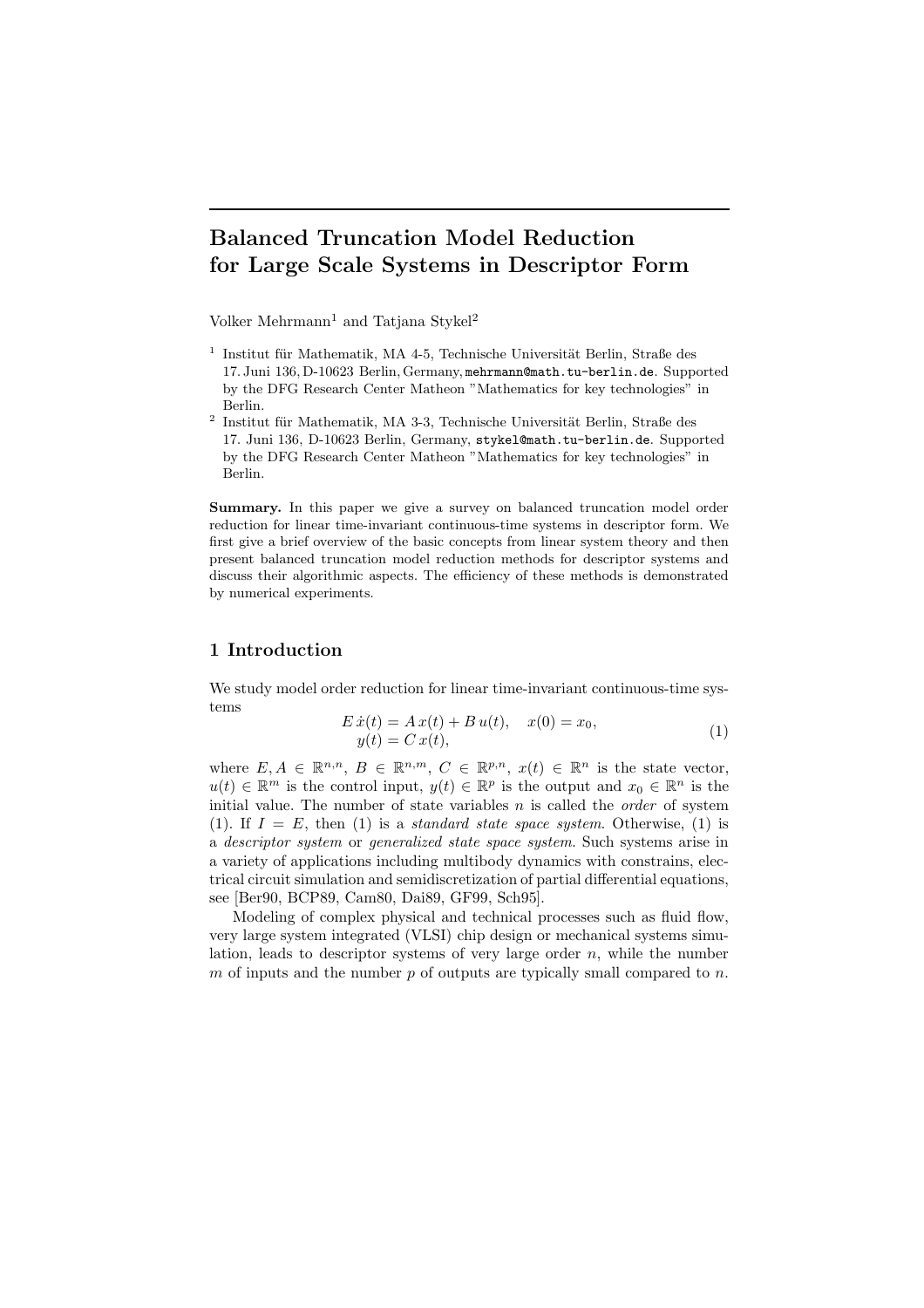Despite the ever increasing computational speed, simulation, optimization or real time controller design for such large scale systems is difficult because of storage requirements and expensive computations. In this case model order reduction plays an important role. It consists in approximating the descriptor system (1) by a reduced-order system

$$
\widetilde{E}\,\dot{\widetilde{x}}(t) = \widetilde{A}\,\widetilde{x}(t) + \widetilde{B}\,u(t), \quad \widetilde{x}(0) = \widetilde{x}_0, \n\widetilde{y}(t) = \widetilde{C}\,\widetilde{x}(t),
$$
\n(2)

where  $\widetilde{E}, \widetilde{A} \in \mathbb{R}^{\ell,\ell}, \widetilde{B} \in \mathbb{R}^{\ell,m}, \widetilde{C} \in \mathbb{R}^{p,\ell}$  and  $\ell \ll n$ . Note that systems (1) and (2) have the same input  $u(t)$ . We require the approximate model (2) to preserve properties of the original system (1) like regularity, stability and passivity. It is also desirable for the approximation error to be small. Moreover, the computation of the reduced-order system should be numerically reliable and efficient.

There exist various model reduction approaches for standard state space systems such as balanced truncation [LHPW87, Moo81, SC89, TP84, Var87], moment matching approximation [Bai02, FF95, Fre00, GGV94], singular perturbation approximation [LA89] and optimal Hankel norm approximation [Glo84]. Surveys on standard state space system approximation and model reduction can be found in [Ant04, ASG01, FNG92].

A popular model reduction technique for large scale standard state space systems is moment matching approximation considered first in [FF95, GGV94]. This approach consists in projecting the dynamical system onto Krylov subspaces computed by an Arnoldi or Lanczos process. Krylov subspace methods are attractive for large scale sparse systems, since only matrix-vector multiplications are required, and they can easily be generalized for descriptor systems, e.g., [BF01, Fre00, GGV96, Gri97]. Drawbacks of this technique are that stability and passivity are not necessarily preserved in the reduced-order system and that there is no global approximation error bound, see[Bai02, BF01, BSSY99, Bea04, Gug03] for recent contributions on this topic.

Balanced truncation [LHPW87, Moo81, SC89, TP84, Var87] is another well studied model reduction approach for standard state space systems. The method makes use of the two Lyapunov equations

$$
A\mathcal{P} + \mathcal{P}A^T = -BB^T, \qquad A^T \mathcal{Q} + \mathcal{Q}A = -C^T C.
$$

The solutions  $P$  and  $Q$  of these equations are called the *controllability* and *ob*servability Gramians, respectively. The balanced truncation method consists in transforming the state space system into a balanced form whose controllability and observability Gramians become diagonal and equal, together with a truncation of those states that are both difficult to reach and to observe [Moo81]. An important property of this method is that the asymptotical stability is preserved in the reduced-order system. Moreover, the existence of a priory error bounds [Enn84, Glo84] allows an adaptive choice of the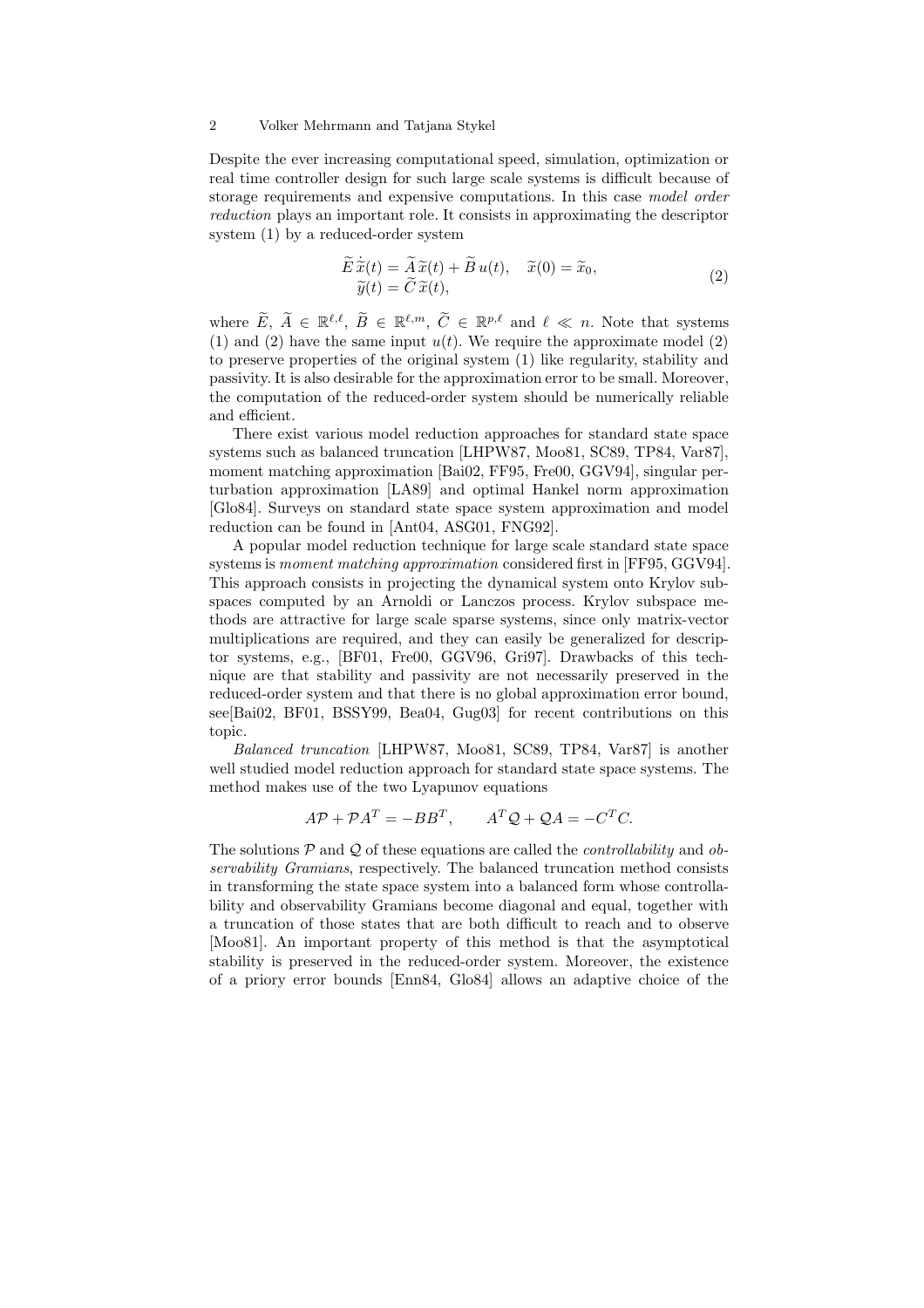state space dimension  $\ell$  of the reduced model depending on how accurate the approximation is needed. A difficulty in balanced truncation model reduction for large scale problems is that two matrix Lyapunov equations have to be solved. However, recent results on low rank approximations to the solutions of Lyapunov equations [ASG03, Gra04, LW02, Pen99, Pen00b] make the balanced truncation model reduction approach attractive for large scale systems, see [Li00, LWW99, Pen99b]. The extension of balanced truncation model reduction to descriptor systems has only recently been considered in [LS00, PS94, Sty04a, Sty04b].

In this paper we briefly review some basic linear system concepts including fundamental solution matrix, transfer function, realizations, controllability and observability Gramians, Hankel operators as well as Hankel singular values that play a key role in balanced truncation. We also present generalizations of balanced truncation model reduction methods for descriptor systems and discuss their numerical aspects.

Throughout the paper we will denote by  $\mathbb{R}^{n,m}$  the space of  $n \times m$  real matrices. The complex plane is denoted by  $\mathbb{C}$ , the open left half-plane is denoted by  $\mathbb{C}^-$ , and i $\mathbb R$  is the imaginary axis. Furthermore,  $\mathbb{R}^- = (-\infty, 0)$ and  $\mathbb{R}_0^+ = [0, \infty)$ . The matrix  $A^T$  stands for the transpose of  $A \in \mathbb{R}^{n,m}$  and  $A^{-T} = (A^{-1})^T$ . We will denote by rank $(A)$  the rank, by Im  $(A)$  the image and by  $\text{Ker}(A)$  the null space of a matrix A. An identity matrix of order n is denoted by  $I_n$ . We will use  $\mathbb{L}_2^m(\mathbb{I})$  to denote the Hilbert space of vector-valued functions of dimension  $m$  whose elements are quadratically integrable on  $\mathbb{I}$ , where  $\mathbb{I} \subseteq \mathbb{R}$  or  $\mathbb{I} = i\mathbb{R}$ .

# 2 Descriptor systems

In this section we give a brief overview of linear system concepts and discuss the main differences between standard state space systems and systems in descriptor form.

Consider the continuous-time descriptor system (1). Assume that the pencil  $\lambda E - A$  is regular, i.e.,  $\det(\lambda E - A) \neq 0$  for some  $\lambda \in \mathbb{C}$ . In this case  $\lambda E - A$  can be reduced to the *Weierstrass canonical form* [SS90]. There exist nonsingular matrices  $W$  and  $T$  such that

$$
E = W \begin{bmatrix} I_{n_f} & 0 \\ 0 & N \end{bmatrix} T \quad \text{and} \quad A = W \begin{bmatrix} J & 0 \\ 0 & I_{n_{\infty}} \end{bmatrix} T, \tag{3}
$$

where  $J$  and  $N$  are matrices in Jordan canonical form and  $N$  is nilpotent with index of nilpotency  $\nu$ . The numbers  $n_f$  and  $n_\infty$  are the dimensions of the deflating subspaces of  $\lambda E - A$  corresponding to the finite and infinite eigenvalues, respectively, and  $\nu$  is the *index* of the pencil  $\lambda E - A$  and also the index of the descriptor system (1). The matrices

$$
P_r = T^{-1} \begin{bmatrix} I_{n_f} & 0 \\ 0 & 0 \end{bmatrix} T \quad \text{and} \quad P_l = W \begin{bmatrix} I_{n_f} & 0 \\ 0 & 0 \end{bmatrix} W^{-1} \tag{4}
$$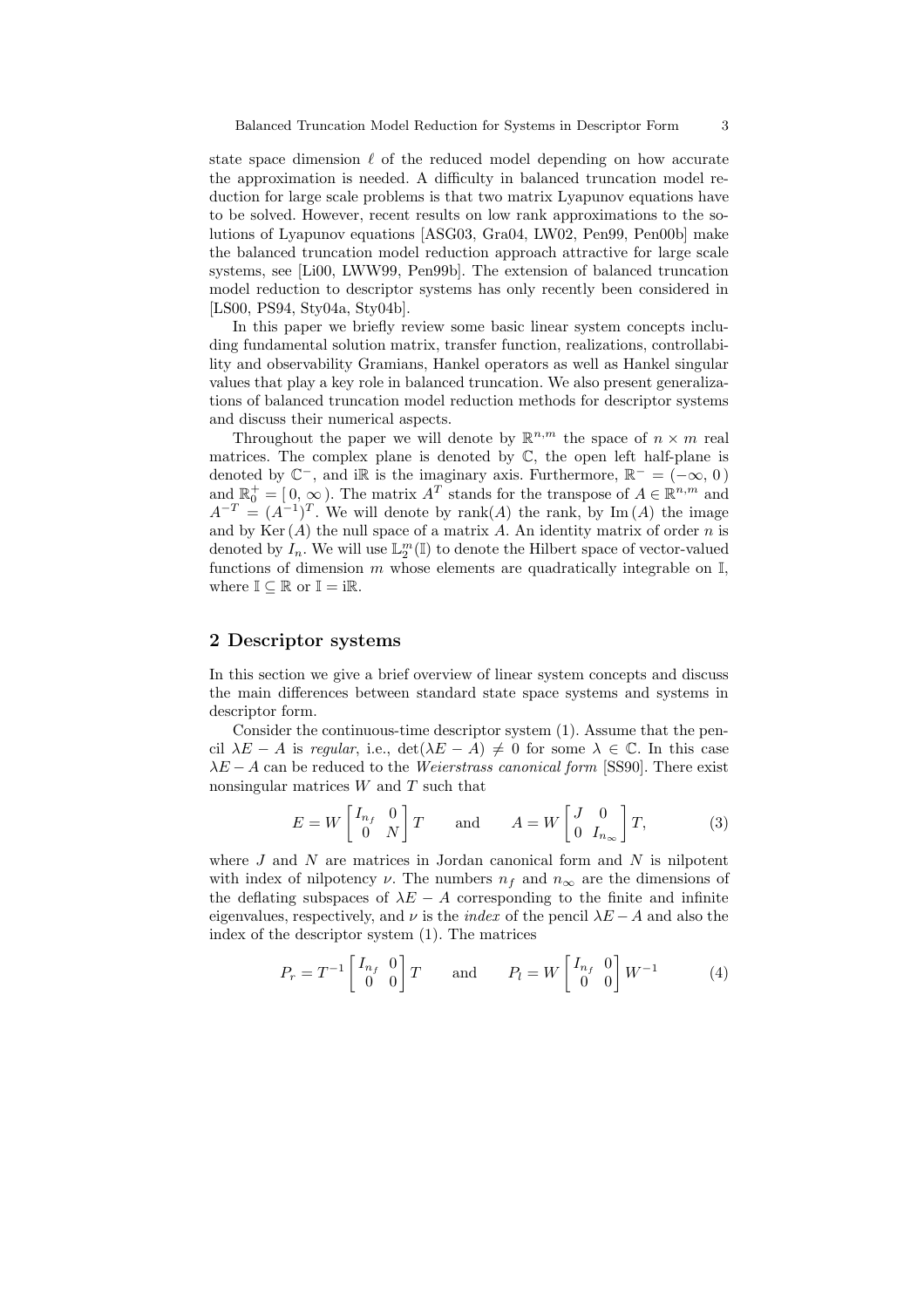are the spectral projections onto the right and left deflating subspaces of the pencil  $\lambda E - A$  corresponding to the finite eigenvalues.

Using the Weierstrass canonical form (3), we obtain the following Laurent expansion at infinity for the generalized resolvent

$$
(\lambda E - A)^{-1} = \sum_{k=-\infty}^{\infty} F_k \lambda^{-k-1},\tag{5}
$$

where the coefficients  $F_k$  have the form

$$
F_k = \begin{cases} T^{-1} \begin{bmatrix} J^k & 0 \\ 0 & 0 \end{bmatrix} W^{-1}, & k = 0, 1, 2 \dots, \\ T^{-1} \begin{bmatrix} 0 & 0 \\ 0 & -N^{-k-1} \end{bmatrix} W^{-1}, & k = -1, -2, \dots. \end{cases}
$$
(6)

Let the matrices

$$
W^{-1}B = \begin{bmatrix} B_1 \\ B_2 \end{bmatrix} \quad \text{and} \quad CT^{-1} = \begin{bmatrix} C_1, & C_2 \end{bmatrix}
$$

be partitioned in blocks conformally to  $E$  and  $A$  in (3). Under the coordinate transformation  $Tx(t) = \left[z_1^T(t), z_2^T(t)\right]^T$ , system (1) is decoupled in the slow subsystem

$$
\dot{z}_1(t) = Jz_1(t) + B_1u(t), \quad z_1(0) = z_1^0,\tag{7}
$$

and the fast subsystem

$$
N\dot{z}_2(t) = z_2(t) + B_2 u(t), \quad z_2(0) = z_2^0 \tag{8}
$$

with  $y(t) = C_1 z_1(t) + C_2 z_2(t)$  and  $Tx_0 = [(z_1^0)^T, (z_2^0)^T]^T$ .

Equation (7) has a unique solution for any integrable input  $u(t)$  and any given initial value  $z_1^0 \in \mathbb{R}^{n_f}$ , see [Kai80]. This solution has the form

$$
z_1(t) = e^{tJ} z_1^0 + \int_0^t e^{(t-\tau)J} B_1 u(\tau) d\tau.
$$

The unique solution of (8) is given by

$$
z_2(t) = -\sum_{k=0}^{\nu-1} N^k B_2 u^{(k)}(t).
$$
 (9)

We see from (9) that for the existence of a classical smooth solution  $z(t)$ , it is necessary that the input function  $u(t)$  is sufficiently smooth and the initial value  $z_2^0$  satisfies

$$
z_2^0 = -\sum_{k=0}^{\nu-1} N^k B_2 u^{(k)}(0).
$$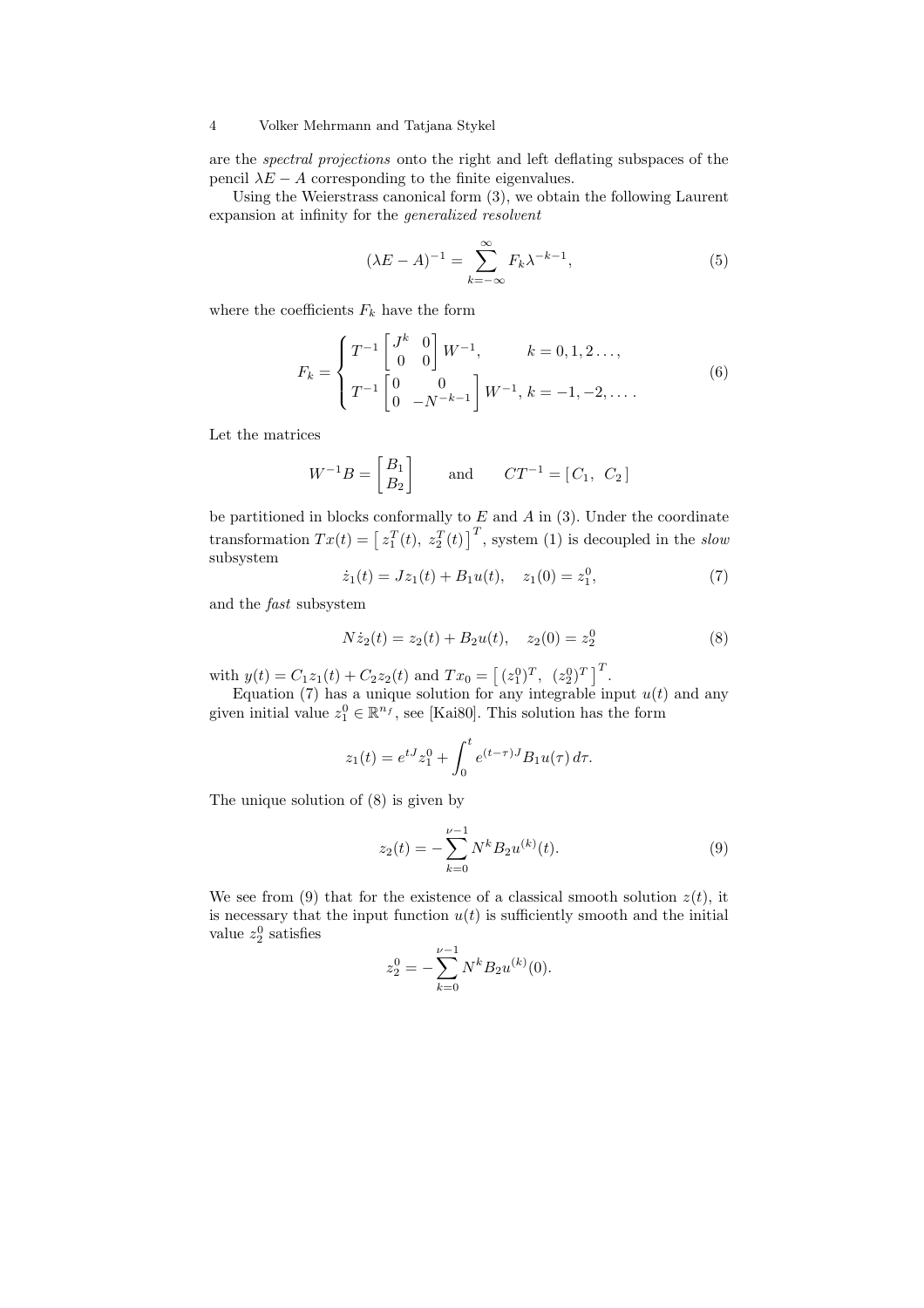Therefore, unlike standard state space systems, the initial value  $x_0$  of the descriptor system (1) has to be consistent, i.e., it must satisfy the condition

$$
(I - P_r)x_0 = \sum_{k=0}^{\nu-1} F_{-k-1}Bu^{(k)}(0),
$$

where  $P_r$  is the spectral projector as in (4) and the matrices  $F_k$  are given in (6).

Thus, if the pencil  $\lambda E - A$  is regular,  $u(t)$  is  $\nu$  times continuously differentiable and the initial value  $x_0$  is consistent, then system (1) has a unique, continuously differentiable solution  $x(t)$  given by

$$
x(t) = \mathcal{F}(t)Ex_0 + \int_0^t \mathcal{F}(t-\tau)Bu(\tau) d\tau + \sum_{k=0}^{\nu-1} F_{-k-1}Bu^{(k)}(t),
$$

where

$$
\mathcal{F}(t) = T^{-1} \begin{bmatrix} e^{tJ} & 0\\ 0 & 0 \end{bmatrix} W^{-1}
$$
 (10)

is a fundamental solution matrix of the descriptor system (1).

If the initial condition  $x_0$  is inconsistent or the input  $u(t)$  is not sufficiently smooth, then the solution of the descriptor system (1) may have impulsive modes [Cob84, Dai89].

# 2.1 The transfer function

Consider the Laplace transform of a function  $f(t)$ ,  $t \in \mathbb{R}$ , given by

$$
\mathbf{f}(s) = \mathfrak{L}[f(t)] = \int_0^\infty e^{-st} f(t) dt,
$$
\n(11)

where  $s$  is a complex variable called *frequency*. A discussion of the convergence region of the integral (11) in the complex plane and properties of the Laplace transform may be found in [Doe71]. Applying the Laplace transform to (1) and taking into account that  $\mathfrak{L}[x(t)] = s\mathbf{x}(s) - x(0)$ , we have

$$
\mathbf{y}(s) = C(sE - A)^{-1}B\mathbf{u}(s) + C(sE - A)^{-1}Ex(0),\tag{12}
$$

where  $\mathbf{x}(s)$ ,  $\mathbf{u}(s)$  and  $\mathbf{y}(s)$  are the Laplace transforms of  $x(t)$ ,  $u(t)$  and  $y(t)$ , respectively. The rational matrix-valued function

$$
\mathbf{G}(s) = C(sE - A)^{-1}B
$$

is called the transfer function of the continuous-time descriptor system (1). Equation (12) shows that if  $Ex(0)=0$ , then  $\mathbf{G}(s)$  gives the relation between the Laplace transforms of the input  $u(t)$  and the output  $y(t)$ . In other words,  $\mathbf{G}(s)$  describes the input-output behavior of (1) in the frequency domain.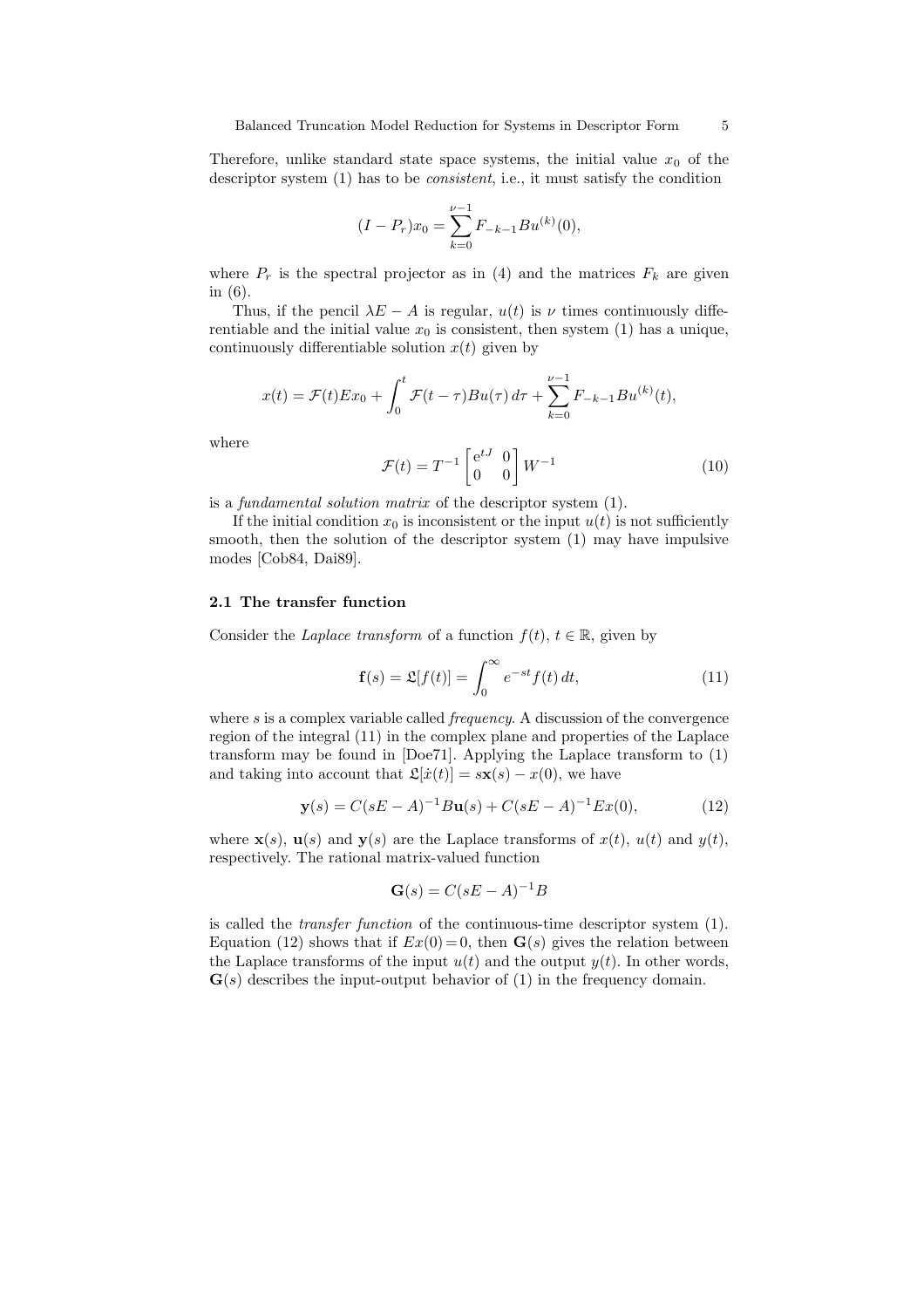A frequency response of the descriptor system (1) is given by  $\mathbf{G}(i\omega)$ , i.e., the values of the transfer function on the imaginary axis. For an input function  $u(t) = e^{i\omega t}u_0$  with  $\omega \in \mathbb{R}$  and  $u_0 \in \mathbb{R}^m$ , we get from (1) that  $y(t) = G(i\omega)e^{i\omega t}u_0$ . Thus, the frequency response  $G(i\omega)$  gives a transfer relation from the periodic input  $u(t) = e^{i\omega t}u_0$  into the output  $y(t)$ .

**Definition 2.1.** The transfer function  $\mathbf{G}(s)$  is called proper if  $\lim_{s\to\infty} \mathbf{G}(s) < \infty$ , and improper otherwise. If  $\lim_{s\to\infty} \mathbf{G}(s) = 0$ , then  $\mathbf{G}(s)$  is called strictly proper.

Using the generalized resolvent equation (5), the transfer function  $\mathbf{G}(s)$ can be expanded into a Laurent series at  $s = \infty$  as

$$
\mathbf{G}(s) = \sum_{k=-\infty}^{\infty} CF_{k-1}Bs^{-k},
$$

where  $CF_{k-1}B$  are the *Markov parameters* of system (1). Note that  $CF_{k-1}B = 0$ for  $k \le -\nu$ , where  $\nu$  is the index of the pencil  $\lambda E - A$ . One can see that the transfer function  $\mathbf{G}(s)$  is additively decomposed as  $\mathbf{G}(s) = \mathbf{G}_{sp}(s) + \mathbf{P}(s)$ , where

$$
\mathbf{G}_{sp}(s) = \sum_{k=1}^{\infty} CF_{k-1}Bs^{-k} \quad \text{and} \quad \mathbf{P}(s) = \sum_{k=-\nu+1}^{0} CF_{k-1}Bs^{-k} \quad (13)
$$

are, respectively, the *strictly proper part* and the *polynomial part* of  $\mathbf{G}(s)$ . The transfer function  $\mathbf{G}(s)$  is strictly proper if and only if  $CF_{k-1}B = 0$  for  $k \leq 0$ . Moreover,  $\mathbf{G}(s)$  is proper if and only if  $CF_{k-1}B = 0$  for  $k < 0$ . Obviously, if the pencil  $\lambda E - A$  is of index at most one, then  $\mathbf{G}(s)$  is proper.

Let  $\mathbb{H}_{\infty}$  be a space of all proper rational transfer functions that are analytic and bounded in the closed right half-plane. The  $\mathbb{H}_{\infty}$ -norm of  $\mathbf{G}(s) \in \mathbb{H}_{\infty}$  is defined via  $k \approx 10$ 

$$
\|\mathbf{G}\|_{\mathbb{H}_{\infty}}=\sup_{\mathbf{u}\neq 0}\frac{\|\mathbf{G}\mathbf{u}\|_{\mathbb{L}_2^p(i\mathbb{R})}}{\|\mathbf{u}\|_{\mathbb{L}_2^m(i\mathbb{R})}}=\sup_{\omega\in\mathbb{R}}\|\mathbf{G}(i\omega)\|_2,
$$

where  $\lVert \cdot \rVert_2$  denotes the spectral matrix norm. By the Parseval identity [Rud87] we have  $\|\mathbf{G}\|_{\mathbb{H}_{\infty}} = \sup_{u \neq 0} \|y\|_{\mathbb{L}_2^p(\mathbb{R})} / \|u\|_{\mathbb{L}_2^m(\mathbb{R})}$ , i.e., the  $\mathbb{H}_{\infty}$ -norm of  $\mathbf{G}(s)$  gives the

ratio of the output energy to the input energy of the descriptor system (1).

# 2.2 Controllability and observability

In contrast to standard state space systems, for descriptor systems, there are several different notions of controllability and observability, see [BBMN99, Cob84, Dai89, YS81] and the references therein. We consider only complete controllability and observability here.

**Definition 2.2.** The descriptor system (1) is called completely controllable (C-controllable) if rank  $[\alpha E - \beta A, B] = n$  for all  $(\alpha, \beta) \in (\mathbb{C} \times \mathbb{C}) \setminus \{(0, 0)\}.$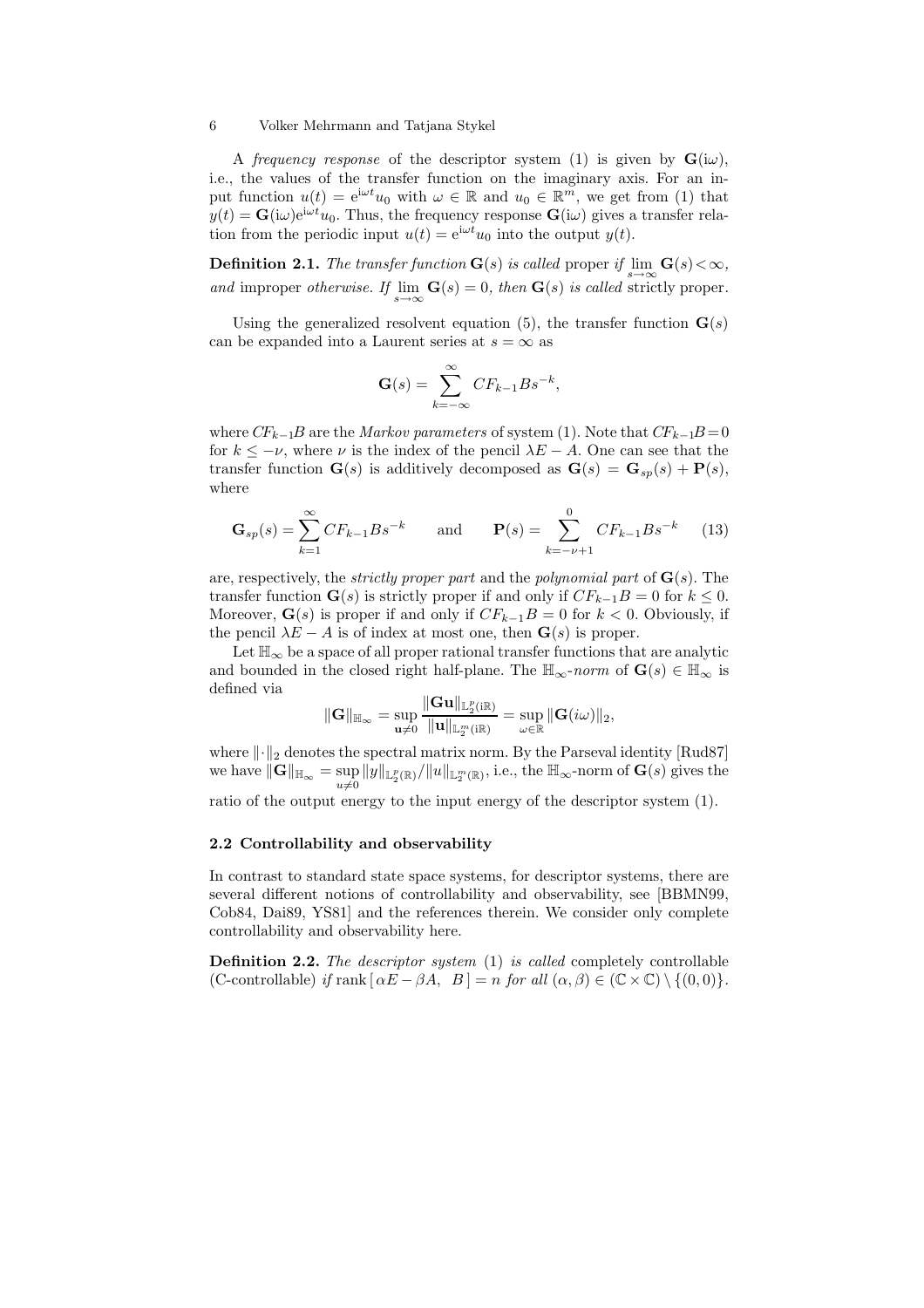C-controllability implies that for any given initial state  $x_0 \in \mathbb{R}^n$  and final state  $x_f \in \mathbb{R}^n$ , there exists a control input  $u(t)$  that transfers the system from  $x_0$  to  $x_f$  in finite time. This notion follows [BBMN99, YS81] and is consistent with the definition of *controllability* given in [Dai89].

Observability is the dual property of controllability.

Definition 2.3. The descriptor system (1) is called completely observable (C-observable) if rank  $\left[\alpha E^T - \beta A^T, C^T\right] = n$  for all  $(\alpha, \beta) \in (\mathbb{C} \times \mathbb{C}) \setminus \{(0, 0)\}.$ 

C-observability implies that if the output is zero for all solutions of the descriptor system (1) with a zero input, then this system has only the trivial solution.

The following theorem gives equivalent conditions for system (1) to be C-controllable and C-observable.

**Theorem 2.4.** [YS81] Consider a descriptor system (1), where  $\lambda E - A$  is regular.

- 1. System (1) is C-controllable if and only if rank  $[\lambda E A, B] = n$  for all finite  $\lambda \in \mathbb{C}$  and rank  $[E, B] = n$ .
- 2. System (1) is C-observable if and only if  $\text{rank}[\lambda E^T A^T, C^T] = n$  for all finite  $\lambda \in \mathbb{C}$  and rank  $[E^T, C^T] = n$ .

Other equivalent algebraic and geometric characterizations of controllability and observability for descriptor systems can be found in [Cob84, Dai89].

# 2.3 Stability

In this subsection we present some results from [Dai89, Sty02c] on stability for the descriptor system (1).

**Definition 2.5.** The descriptor system  $(1)$  is called asymptotically stable if  $\lim_{t\to\infty} x(t) = 0$  for all solutions  $x(t)$  of the homogeneous system  $E\dot{x}(t) = Ax(t)$ .

The following theorem collects equivalent conditions for system (1) to be asymptotically stable.

Theorem 2.6. [Dai89, Sty02c] Consider a descriptor system (1) with a regular pencil  $\lambda E - A$ . The following statements are equivalent.

- 1. System (1) is asymptotically stable.
- 2. All finite eigenvalues of the pencil  $\lambda E A$  lie in the open left half-plane.
- 3. The projected generalized continuous-time Lyapunov equation

$$
E^T X A + A^T X E = -P_r^T Q P_r, \qquad X = P_l^T X P_l
$$

has a unique Hermitian, positive semidefinite solution X for every Hermitian, positive definite matrix Q.

In the sequel, the pencil  $\lambda E - A$  will be called *c-stable* if it is regular and all the finite eigenvalues of  $\lambda E - A$  have negative real part. Note that the infinite eigenvalues of  $\lambda E - A$  do not affect the behavior of the homogeneous system at infinity.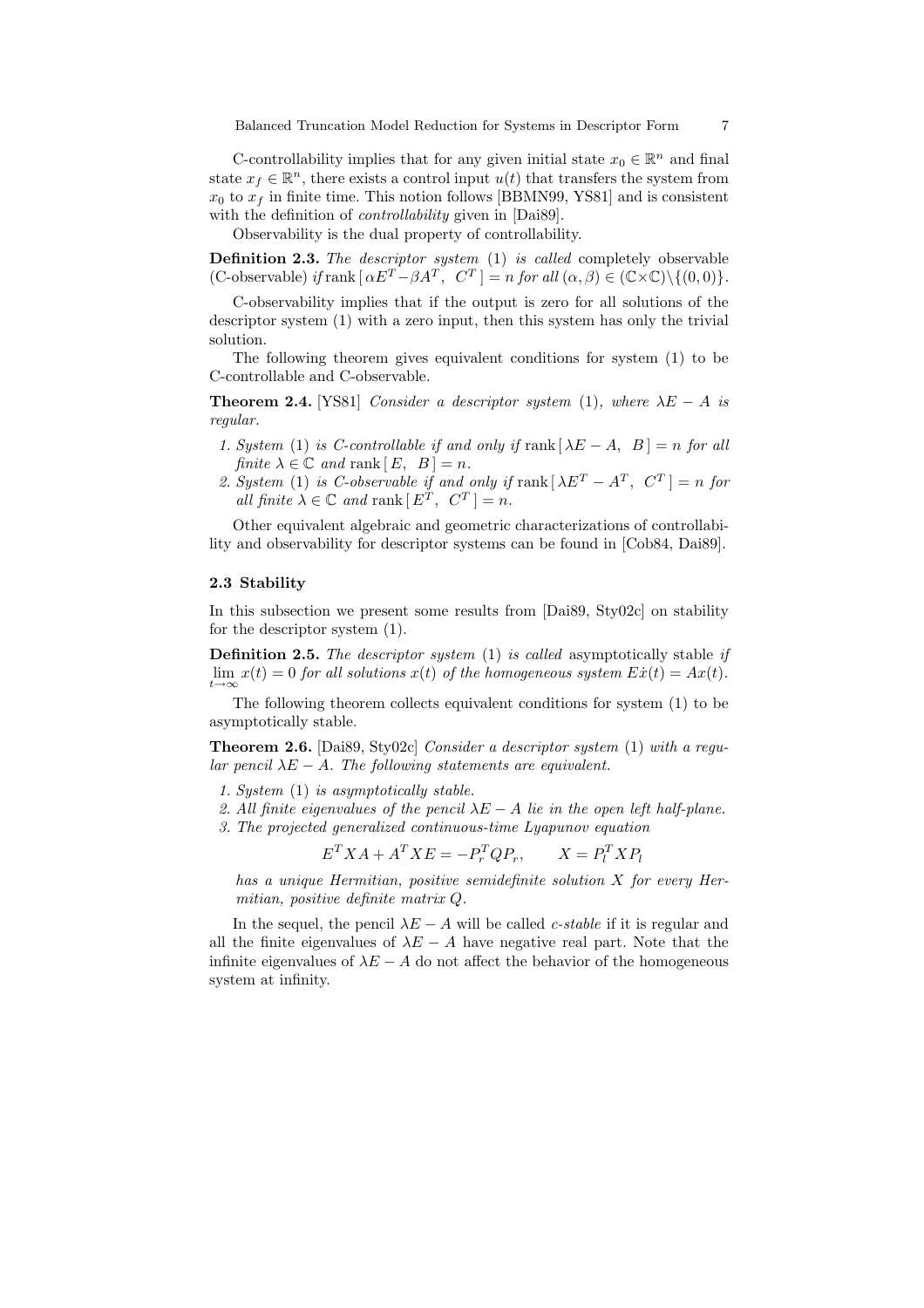# 2.4 Gramians and Hankel singular values

Assume that the pencil  $\lambda E - A$  is c-stable. Then the integrals

$$
\mathcal{G}_{pc} = \int_0^\infty \mathcal{F}(t) BB^T \mathcal{F}^T(t) dt \quad \text{and} \quad \mathcal{G}_{po} = \int_0^\infty \mathcal{F}^T(t) C^T C \mathcal{F}(t) dt
$$

exist, where  $\mathcal{F}(t)$  is as in (10). The matrix  $\mathcal{G}_{pc}$  is called the proper controllability Gramian and the matrix  $\mathcal{G}_{po}$  is called the proper observability Gramian of the continuous-time descriptor system (1), see [Ben97, Sty02a]. The improper controllability Gramian and the improper observability Gramian of system (1) are defined by

$$
\mathcal{G}_{ic} = \sum_{k=-\nu}^{-1} F_k B B^T F_k^T \quad \text{and} \quad \mathcal{G}_{io} = \sum_{k=-\nu}^{-1} F_k^T C^T C F_k,
$$

respectively. Here the matrices  $F_k$  are as in (6). If  $E = I$ , then  $\mathcal{G}_{pc}$  and  $\mathcal{G}_{po}$  are the usual controllability and observability Gramians for standard state space systems [Glo84]. Using the Parseval identity [Rud87], the Gramians can be rewritten in frequency domain as

$$
G_{pc} = \frac{1}{2\pi} \int_{-\infty}^{\infty} (\mathrm{i}\omega E - A)^{-1} P_l B B^T P_l^T (-\mathrm{i}\omega E - A)^{-T} dt,
$$
  
\n
$$
G_{po} = \frac{1}{2\pi} \int_{-\infty}^{\infty} (-\mathrm{i}\omega E - A)^{-T} P_r^T C^T C P_r (\mathrm{i}\omega E - A)^{-1} dt,
$$
  
\n
$$
G_{ic} = \frac{1}{2\pi} \int_{0}^{2\pi} (e^{\mathrm{i}\omega} E - A)^{-1} (I - P_l) B B^T (I - P_l)^T (e^{-\mathrm{i}\omega} E - A)^{-T} dt,
$$
  
\n
$$
G_{io} = \frac{1}{2\pi} \int_{0}^{2\pi} (e^{-\mathrm{i}\omega} E - A)^{-T} (I - P_r)^T C^T C (I - P_r) (e^{\mathrm{i}\omega} E - A)^{-1} dt.
$$

It has been proven in [Sty02a] that the proper controllability and observability Gramians are the unique symmetric, positive semidefinite solutions of the projected generalized continuous-time Lyapunov equations

$$
E \mathcal{G}_{pc} A^T + A \mathcal{G}_{pc} E^T = -P_l B B^T P_l^T, \qquad \mathcal{G}_{pc} = P_r \mathcal{G}_{pc} P_r^T, \qquad (14)
$$
  

$$
E^T \mathcal{G}_{po} A + A^T \mathcal{G}_{po} E = -P_r^T C^T C P_r, \qquad \mathcal{G}_{po} = P_l^T \mathcal{G}_{po} P_l. \qquad (15)
$$

Furthermore, the improper controllability and observability Gramians are the unique symmetric, positive semidefinite solutions of the projected generalized discrete-time Lyapunov equations

$$
A\mathcal{G}_{ic}A^T - E\mathcal{G}_{ic}E^T = (I - P_l)BB^T(I - P_l)^T, \quad P_r\mathcal{G}_{ic}P_r^T = 0,\tag{16}
$$

$$
A^T \mathcal{G}_{io} A - E^T \mathcal{G}_{io} E = (I - P_r)^T C^T C (I - P_r), \quad P_l^T \mathcal{G}_{io} P_l = 0. \tag{17}
$$

Similarly to standard state space systems [Glo84], the controllability and observability Gramians can be used to define Hankel singular values for the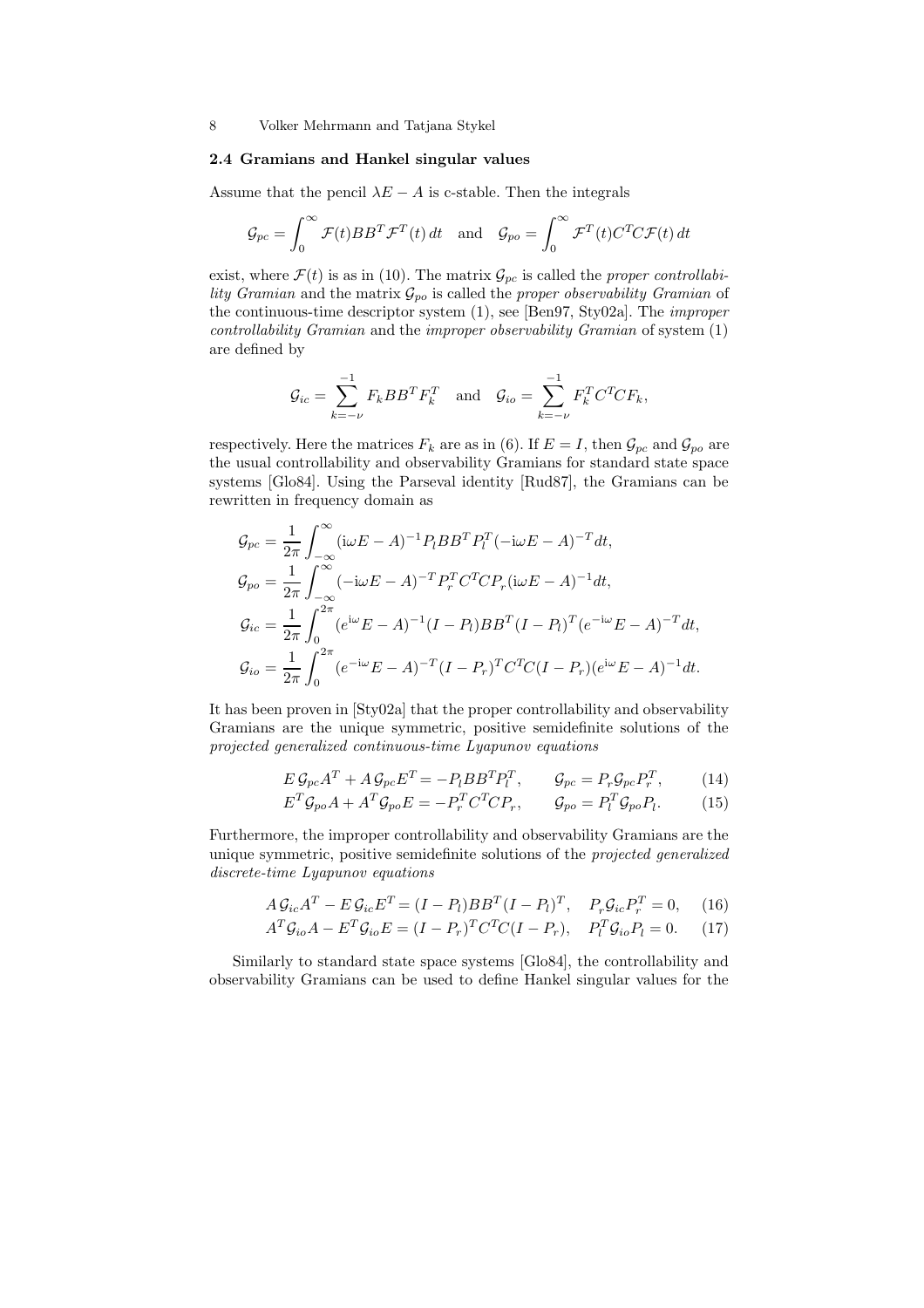Balanced Truncation Model Reduction for Systems in Descriptor Form 9

descriptor system (1) that are of great importance in model reduction via balanced truncation.

Consider the matrices  $\mathcal{G}_{pc}E^{T}\mathcal{G}_{po}E$  and  $\mathcal{G}_{ic}A^{T}\mathcal{G}_{io}A$ . These matrices play the same role for descriptor systems as the product of the controllability and observability Gramians for standard state space systems [Glo84, ZDG96]. It has been shown in [Sty04b] that all the eigenvalues of  $\mathcal{G}_{pc}E^{T}\mathcal{G}_{po}E$  and  $\mathcal{G}_{ic}A^{T}\mathcal{G}_{io}A$ are real and non-negative. The square roots of the largest  $n_f$  eigenvalues of the matrix  $\mathcal{G}_{pc}E^T\mathcal{G}_{po}E$ , denoted by  $\varsigma_i$ , are called the proper Hankel singular values of the continuous-time descriptor system (1). The square roots of the largest  $n_{\infty}$  eigenvalues of the matrix  $\mathcal{G}_{ic}A^T\mathcal{G}_{io}A$ , denoted by  $\theta_j$ , are called the *improper Hankel singular values* of system (1). Recall that  $n_f$  and  $n_\infty$  are the dimensions of the deflating subspaces of the pencil  $\lambda E - A$  corresponding to the finite and infinite eigenvalues, respectively.

We will assume that the proper and improper Hankel singular values are ordered decreasingly, i.e.,  $\varsigma_1 \geq \varsigma_2 \geq \ldots \geq \varsigma_{n_f} \geq 0$  and  $\theta_1 \geq \theta_2 \geq \ldots \geq \theta_{n_\infty} \geq 0$ . For  $E = I$ , the proper Hankel singular values are the classical Hankel singular values of standard state space systems [Glo84, Moo81].

Since the proper and improper controllability and observability Gramians are symmetric and positive semidefinite, there exist Cholesky factorizations

$$
\mathcal{G}_{pc} = R_p R_p^T, \qquad \mathcal{G}_{po} = L_p L_p^T,
$$
  
\n
$$
\mathcal{G}_{ic} = R_i R_i^T, \qquad \mathcal{G}_{io} = L_i L_i^T,
$$
\n(18)

where the matrices  $R_p$ ,  $L_p$ ,  $R_i$ ,  $L_i \in \mathbb{R}^{n,n}$  are Cholesky factors [GV96] of the Gramians. In this case the proper Hankel singular values of system (1) can be computed as the  $n_f$  largest singular values of the matrix  $L_p^T E R_p$ , and the improper Hankel singular values of (1) are the  $n_{\infty}$  largest singular values of the matrix  $L_i^T AR_i$ , see [Sty04b].

For the descriptor system (1), we consider a proper Hankel operator  $\mathcal{H}_p$ that transforms the past inputs  $u_{-}(t)$  ( $u_{-}(t) = 0$  for  $t \ge 0$ ) into the present and future outputs  $y_+(t)$   $(y_+(t) = 0$  for  $t < 0$ ) through the state  $x(0) \in \text{Im}(P_r)$ , see [Sty03]. This operator is defined via

$$
y_{+}(t) = (\mathcal{H}_{p}u_{-})(t) = \int_{-\infty}^{0} G_{sp}(t-\tau)u_{-}(\tau) d\tau, \qquad t \ge 0,
$$
 (19)

where  $G_{sp}(t) = C\mathcal{F}(t)B, t \geq 0$ . If the pencil  $\lambda E - A$  is c-stable, then  $\mathcal{H}_p$  acts from  $\mathbb{L}_2^m(\mathbb{R}^-)$  into  $\mathbb{L}_2^p(\mathbb{R}_0^+)$ . In this case one can show that  $\mathcal{H}_p$  is a Hilbert-Schmidt operator and its non-zero singular values coincide with the non-zero proper Hankel singular values of system (1).

Unfortunately, we do not know a physically meaningful improper Hankel operator. We can only show that the non-zero improper Hankel singular values of system (1) are the non-zero singular values of the improper Hankel matrix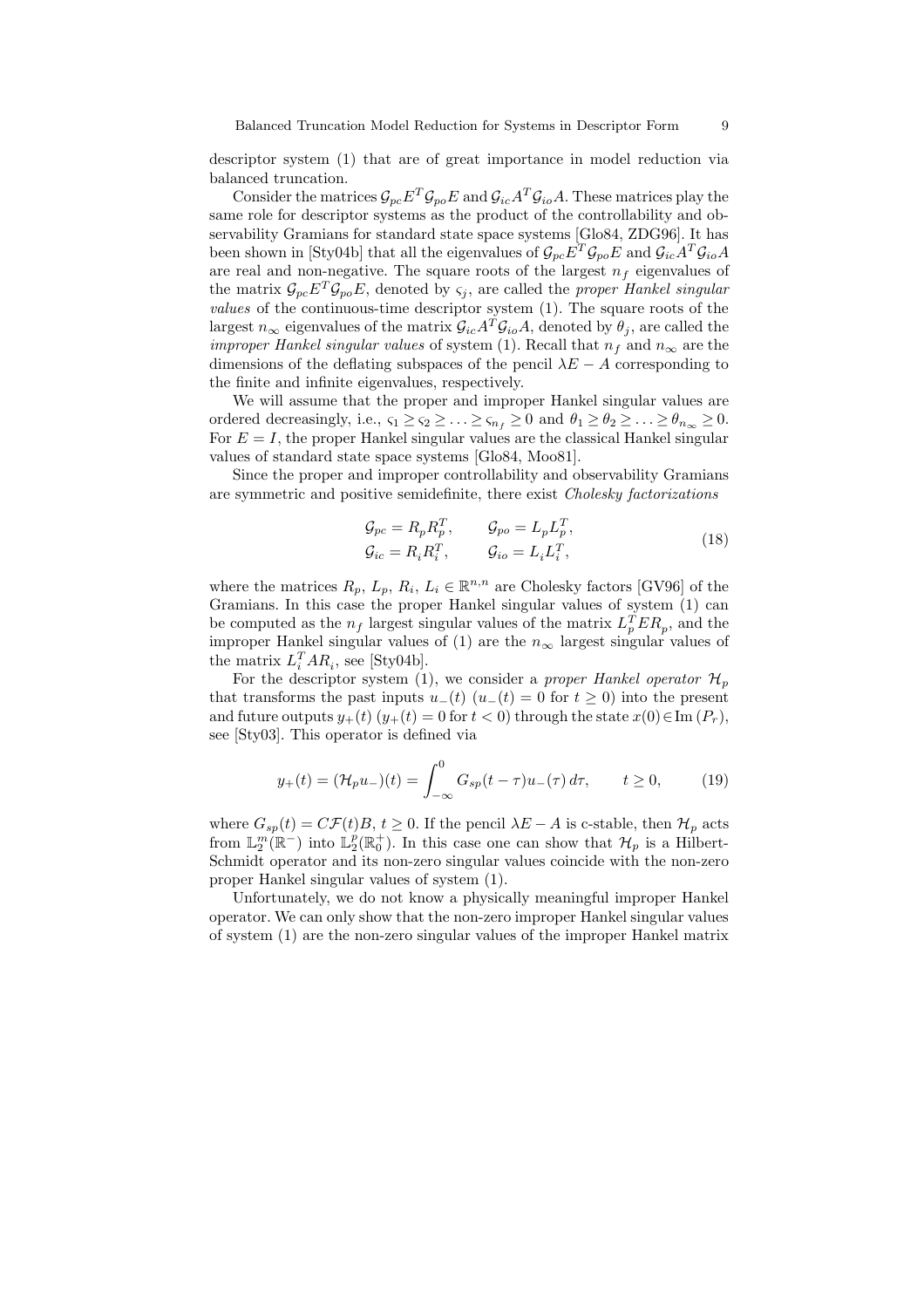$$
\mathcal{H}_i = \begin{bmatrix} CF_{-1}B & CF_{-2}B & \cdots & CF_{-\nu}B \\ CF_{-2}B & \cdots & 0 \\ \vdots & \ddots & \ddots & \vdots \\ CF_{-\nu}B & 0 & \cdots & 0 \end{bmatrix}
$$

with the Markov parameters  $CF_{k-1}B$ , see [Sty03].

# 2.5 Realizations

For any rational matrix-valued function  $\mathbf{G}(s)$ , there exist matrices E, A, B and C such that  $\mathbf{G}(s) = C(sE - A)^{-1}B$ , see [Dai89]. A descriptor system (1) with these matrices is called a *realization* of  $\mathbf{G}(s)$ . We will also denote a realization of  $\mathbf{G}(s)$  by  $\mathbf{G} = [E, A, B, C]$  or by

$$
\mathbf{G} = \left[ \frac{sE - A \mid B}{C} \right].
$$

Note that the realization of  $\mathbf{G}(s)$  is, in general, not unique [Dai89]. Among different realizations of  $\mathbf{G}(s)$  we are interested only in particular realizations that are useful for reduced-order modeling.

**Definition 2.7.** A realization [E, A, B, C] of the transfer function  $\mathbf{G}(s)$  is called minimal if the dimension of the matrices  $E$  and  $A$  is as small as possible.

The following theorem gives necessary and sufficient conditions for a realization of  $\mathbf{G}(s)$  to be minimal.

Theorem 2.8. [Dai89, Sty04b] Consider a descriptor system (1), where the pencil  $\lambda E - A$  is c-stable. The following statements are equivalent:

- 1. The realization  $[E, A, B, C]$  is minimal.
- 2. The descriptor system (1) is C-controllable and C-observable.
- 3. The rank conditions  $\text{rank}(\mathcal{G}_{pc}) = \text{rank}(\mathcal{G}_{po}) = \text{rank}(\mathcal{G}_{pc}E^T\mathcal{G}_{po}E) = n_f$ and  $\text{rank}(\mathcal{G}_{ic}) = \text{rank}(\mathcal{G}_{io}) = \text{rank}(\mathcal{G}_{ic}A^T \mathcal{G}_{io}A) = n_{\infty}$  hold.
- 4. The proper and improper Hankel singular values of (1) are positive.
- 5. The rank conditions rank $(\mathcal{H}_p) = n_f$  and rank $(\mathcal{H}_i) = n_\infty$  hold.

Remark 2.9. So far we have considered only descriptor systems without a feedthrough term, i.e.,  $D = 0$  in the output equation  $y(t) = Cx(t) + Du(t)$ . However, if we allow for the matrix  $D$  to be non-zero, then the condition for the realization of the transfer function  $\mathbf{G}(s) = C(sE - A)^{-1}B + D$  to be minimal should be reformulated as follows: the realization  $[E, A, B, C, D]$  is minimal if and only if the descriptor system is C-controllable and C-observable, and  $A \text{Ker}(E) \subseteq \text{Im}(E)$ , see [Sok03, VLK81]. The latter condition implies that the nilpotent matrix  $N$  in the Weierstrass canonical form  $(3)$  does not have any  $1 \times 1$  Jordan blocks.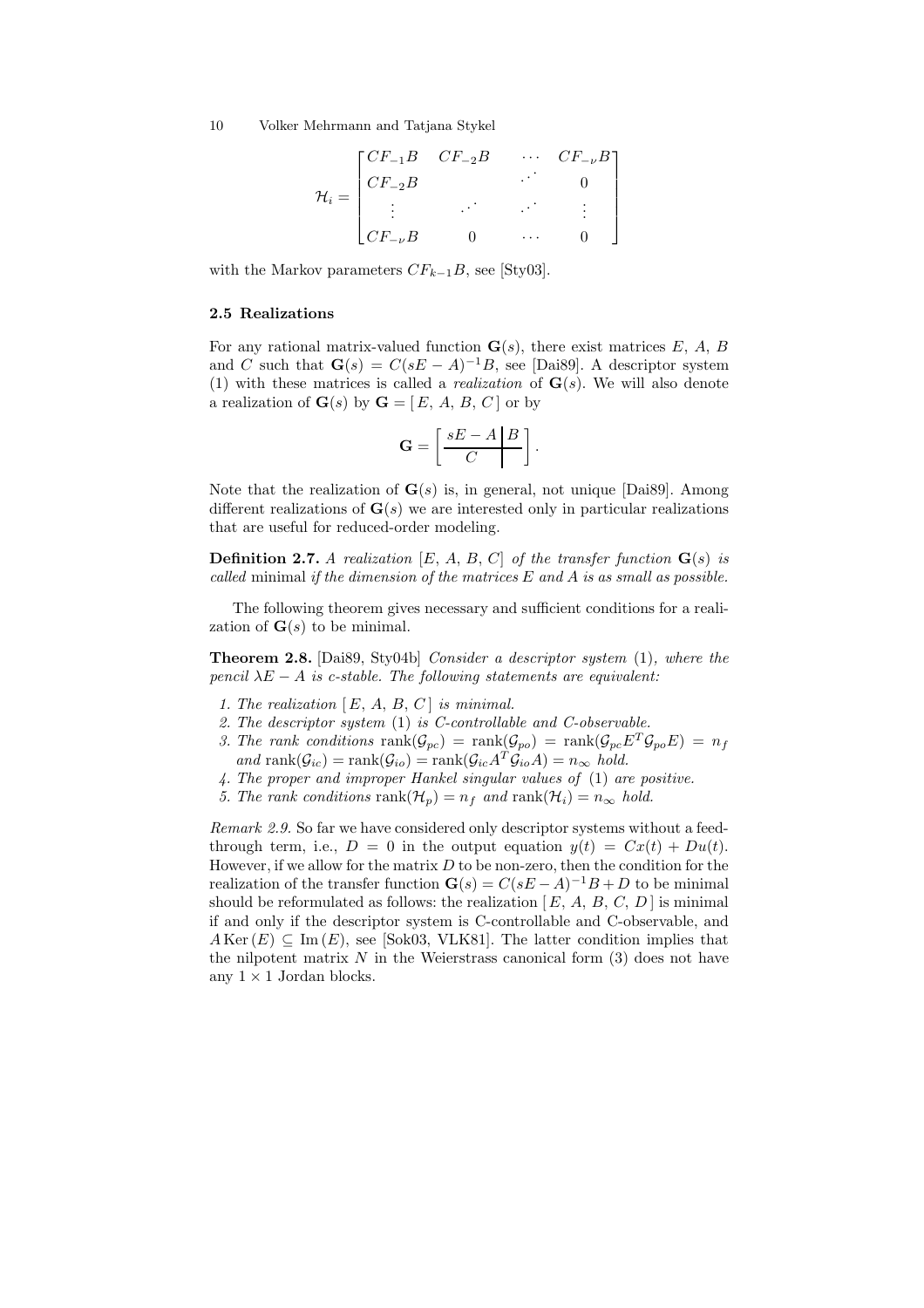**Definition 2.10.** A realization  $[E, A, B, C]$  of the transfer function  $\mathbf{G}(s)$  is called balanced if

$$
\mathcal{G}_{pc} = \mathcal{G}_{po} = \begin{bmatrix} \Sigma & 0 \\ 0 & 0 \end{bmatrix} \quad \text{and} \quad \mathcal{G}_{ic} = \mathcal{G}_{io} = \begin{bmatrix} 0 & 0 \\ 0 & \Theta \end{bmatrix},
$$

where  $\Sigma = \text{diag}(\varsigma_1, \ldots, \varsigma_{n_f})$  and  $\Theta = \text{diag}(\theta_1, \ldots, \theta_{n_\infty}).$ 

For a minimal realization [ $E, A, B, C$ ] with a c-stable pencil  $\lambda E - A$ , it is possible to find nonsingular transformation matrices  $W_b$  and  $T_b$  such that the transformed realization  $[W_b^T E T_b, W_b^T A T_b, W_b^T B, C T_b]$  is balanced, see [Sty04a]. These matrices are given by

$$
W_b = [L_p U_p \Sigma^{-1/2}, L_i U_i \Theta^{-1/2}],
$$
  
\n
$$
T_b = [R_p V_p \Sigma^{-1/2}, R_i V_i \Theta^{-1/2}].
$$
\n(20)

Observe, however, as for standard state space systems [Glo84, Moo81], the balancing transformation for descriptor systems is not unique. It should also be noted that for the matrices  $W_b$  and  $T_b$  as in (20), we have

$$
E_b = W_b^T E T_b = \begin{bmatrix} I_{n_f} & 0 \\ 0 & E_2 \end{bmatrix}, \qquad A_b = W_b^T A T_b = \begin{bmatrix} A_1 & 0 \\ 0 & I_{n_\infty} \end{bmatrix}, \qquad (21)
$$

where the matrix  $E_2 = \Theta^{-1/2} U_i^T L_i^T E R_i V_i \Theta^{-1/2}$  is nilpotent and the matrix  $A_1 = \Sigma^{-1/2} U_p^T L_p^T A R_p V_p \Sigma^{-1/2}$  is nonsingular. Thus, the pencil  $\lambda E_b - A_b$ of a balanced descriptor system is in a form that resembles the Weierstrass canonical form.

# 3 Balanced truncation

In this section we present a generalization of balanced truncation model reduction to descriptor systems.

Note that computing the balanced realization may be an ill-conditioned problem if the descriptor system (1) has small proper or improper Hankel singular values. Moreover, if system (1) is not minimal, then it has states that are uncontrollable or/and unobservable. These states correspond to the zero proper and improper Hankel singular values and can be truncated without changing the input-output relation in the system. Note that the number of non-zero improper Hankel singular values of (1) is equal to rank( $\mathcal{G}_{ic}A^T\mathcal{G}_{io}A$ ) which can in turn be bounded by

$$
rank(\mathcal{G}_{ic}A^T \mathcal{G}_{io}A) \leq \min(\nu m, \nu p, n_{\infty}),
$$

where  $\nu$  is the index of the pencil  $\lambda E - A$ , m is the number of inputs, p is the number of outputs and  $n_{\infty}$  is the dimension of the deflating subspace of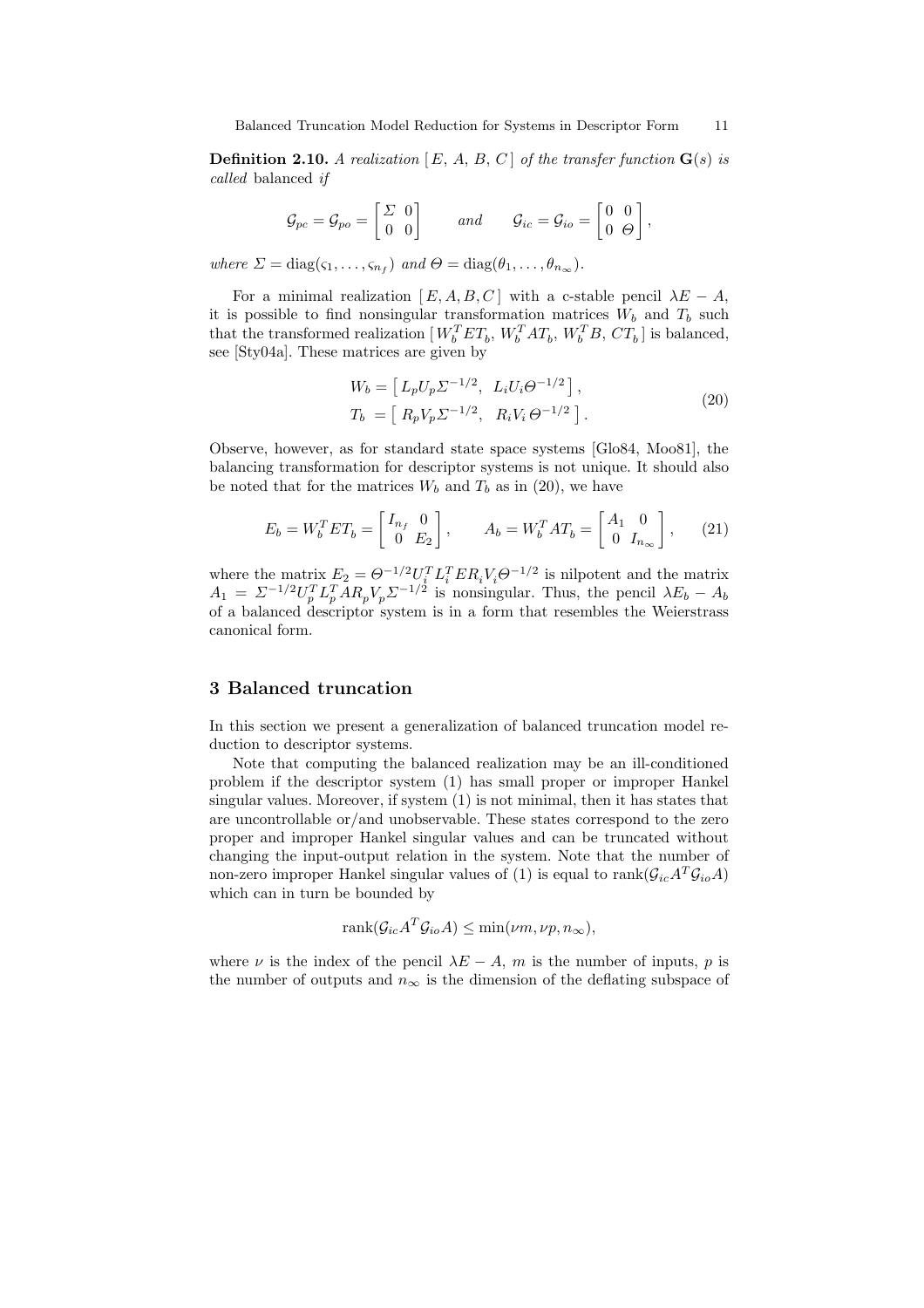$\lambda E - A$  corresponding to the infinite eigenvalues. This estimate shows that if the number of inputs or outputs multiplied by the index  $\nu$  is much smaller than the dimension  $n_{\infty}$ , then the order of system (1) can be reduced significantly by the truncation of the states corresponding to the zero improper Hankel singular values.

Furthermore, we have the following theorem that gives an energy interpretation of the proper controllability and observability Gramians.

Theorem 3.1. [Sty04b] Consider a descriptor system (1) that is asymptotically stable and C-controllable. Let  $\mathcal{G}_{pc}$  and  $\mathcal{G}_{po}$  be the proper controllability and observability Gramians of (1). If  $x_0 \in \text{Im}(P_r)$  and  $u(t) = 0$  for  $t \geq 0$ , then

$$
\mathbf{E}_y := \int_0^\infty y^T(t)y(t) dt = x_0^T E^T \mathcal{G}_{po} E x_0.
$$

Moreover, for  $u_{\min}(t) = B^T \mathcal{F}^T(-t) \mathcal{G}^-_{pc} x_0$ , we have

$$
\mathbf{E}_{u_{\min}} := \min_{u \in \mathbb{L}_2^m(\mathbb{R}^-)} \int_{-\infty}^0 u^T(t) u(t) dt = x_0^T \mathcal{G}_{pc}^- x_0,
$$

where the matrix  $\mathcal{G}_{pc}^-$  is a solution of the three matrix equations

$$
\mathcal{G}_{pc}\mathcal{G}_{pc}^{-}\mathcal{G}_{pc} = \mathcal{G}_{pc}, \qquad \mathcal{G}_{pc}^{-}\mathcal{G}_{pc}^{-}\mathcal{G}_{pc}^{-} = \mathcal{G}_{pc}^{-}, \qquad (\mathcal{G}_{pc}^{-})^{T} = \mathcal{G}_{pc}^{-}.
$$

Theorem 3.1 implies that a large past input energy  $\mathbf{E}_u = ||u||^2_{\mathbb{L}_2^m(\mathbb{R}^-)}$  is required to reach the state  $x(0) = P_r x_0$  which lies in an invariant subspace of the proper controllability Gramian  $\mathcal{G}_{pc}$  corresponding to its small non-zero eigenvalues from the state  $x(-\infty) = 0$ . Moreover, if  $x_0$  is contained in an invariant subspace of the matrix  $E^T \mathcal{G}_{po} E$  corresponding to its small non-zero eigenvalues, then the initial state  $x(0) = x_0$  has a small effect on the future output energy  $\mathbf{E}_y = ||y||^2_{\mathbb{L}_2^p(\mathbb{R}_0^+)}$ . For the balanced system, we have

$$
\mathcal{G}_{pc} = E^T \mathcal{G}_{po} E = \begin{bmatrix} \varSigma & 0 \\ 0 & 0 \end{bmatrix}
$$

In this case the states related to the small proper Hankel singular values are difficult to reach and to observe at the same time. The truncation of these states essentially does not change system properties.

Unfortunately, this does not hold for the improper Hankel singular values. If we truncate the states that correspond to the small non-zero improper Hankel singular values, then the pencil of the reduced-order system may get finite eigenvalues in the closed right half-plane, see [LS00]. In this case the approximation may be inaccurate.

Remark 3.2. The equations associated to the improper Hankel singular values describe constraints of the system, i.e., they define a manifold in which the solution dynamics takes place. For this reason, a truncation of these equations corresponds to ignoring constrains and, hence, physically meaningless results may be expected.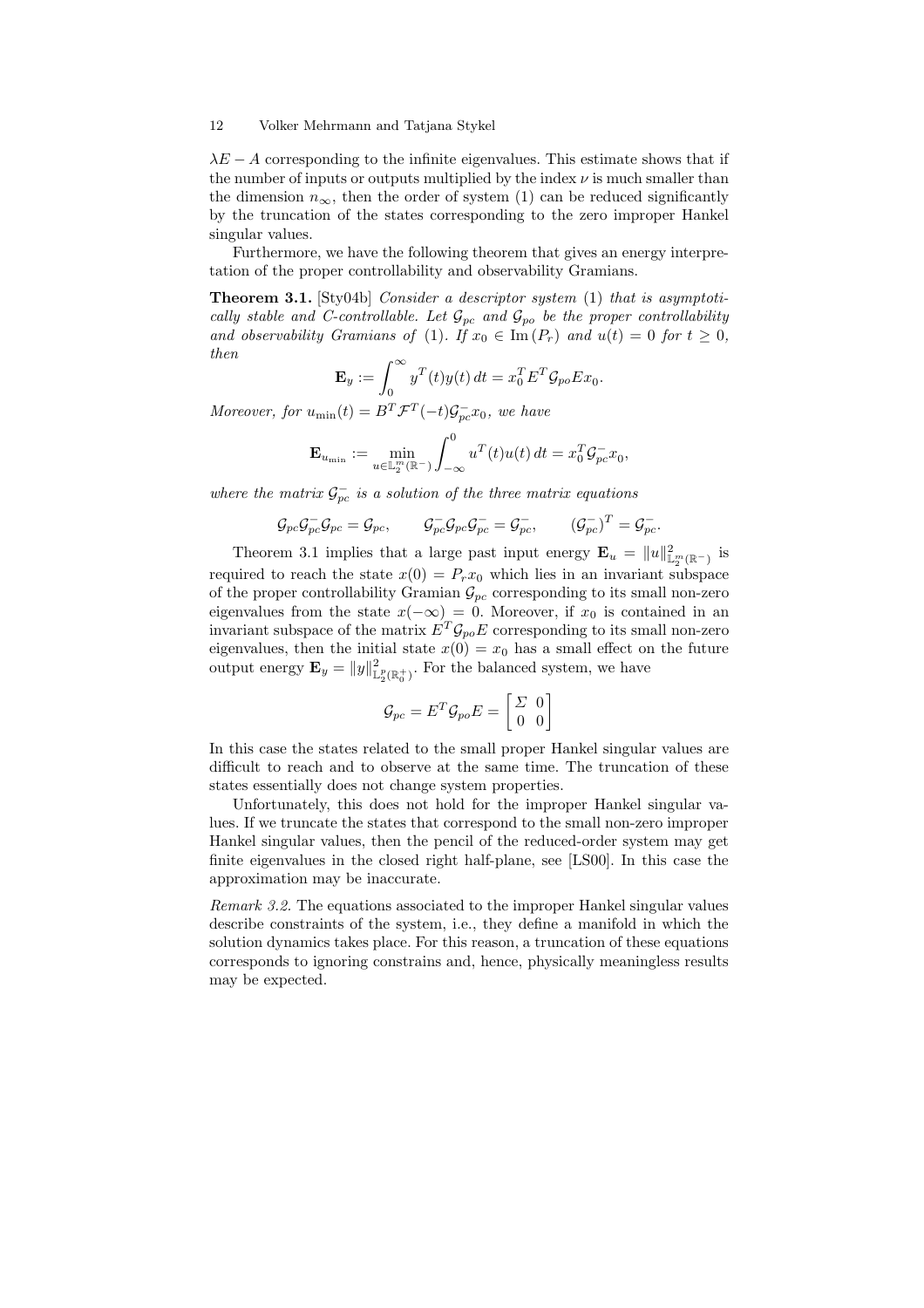Note that to perform order reduction we do not need to transform the descriptor system into a balanced form explicitly. It is sufficient to determine the subspaces associated with dominant proper and non-zero improper Hankel singular values and project the descriptor system on these subspaces. To compute a reduced-order system we can use the following algorithm which is a generalization of the square root balanced truncation method [LHPW87, TP84] to the descriptor system (1).

Algorithm 3.1. Generalized Square Root (GSR) method.

INPUT: A realization  $\mathbf{G} = [E, A, B, C]$  such that  $\lambda E - A$  is c-stable. OUTPUT: A reduced-order system  $\widetilde{\mathbf{G}} = [\widetilde{E}, \widetilde{A}, \widetilde{B}, \widetilde{C}].$ 

- 1. Compute the Cholesky factors  $R_p$  and  $L_p$  of the proper Gramians  $\mathcal{G}_{pc} = R_p R_p^T$  and  $\mathcal{G}_{po} = L_p L_p^T$  that satisfy (14) and (15), respectively.
- 2. Compute the Cholesky factors  $R_i$  and  $L_i$  of the improper Gramians  $\mathcal{G}_{ic} = R_i R_i^T$  and  $\mathcal{G}_{io} = L_i L_i^T$  that satisfy (16) and (17), respectively.
- 3. Compute the skinny singular value decomposition

$$
L_p^T ER_p = [U_1, U_2] \begin{bmatrix} \Sigma_1 & 0 \\ 0 & \Sigma_2 \end{bmatrix} [V_1, V_2]^T,
$$
 (22)

where the matrices  $[U_1, U_2]$  and  $[V_1, V_2]$  have orthonormal columns,  $\Sigma_1 = \text{diag}(\varsigma_1, \ldots, \varsigma_{\ell_f}), \Sigma_2 = \text{diag}(\varsigma_{\ell_f+1}, \ldots, \varsigma_{r_p})$  with  $r_p = \text{rank}(L_p^T E R_p).$ 4. Compute the skinny singular value decomposition

$$
L_i^T A R_i = U_3 \Theta_3 V_3^T,\tag{23}
$$

where  $U_3$  and  $V_3$  have orthonormal columns,  $\Theta_3 = \text{diag}(\theta_1, \dots, \theta_{\ell_\infty})$ with  $\ell_{\infty} = \text{rank}(L_i^T A R_i).$ 

5. Compute the projection matrices

$$
W_{\ell} = [L_p U_1 \Sigma_1^{-1/2}, \ L_i U_3 \Theta_3^{-1/2}], \quad T_{\ell} = [R_p V_1 \Sigma_1^{-1/2}, \ R_i V_3 \Theta_3^{-1/2}].
$$

6. Compute the reduced-order system

$$
[\widetilde{E}, \widetilde{A}, \widetilde{B}, \widetilde{C}] = [W_{\ell}^T E T_{\ell}, W_{\ell}^T A T_{\ell}, W_{\ell}^T B, C T_{\ell}].
$$

This method has to be used with care, since if the original system (1) is highly unbalanced or if the angle between the deflating subspaces of the pencil  $\lambda E - A$  corresponding to the finite and infinite eigenvalues is small, then the projection matrices  $W_\ell$  and  $T_\ell$  will be ill-conditioned. To avoid accuracy loss in the reduced-order model, a *square root balancing free method* has been proposed in [Var87] for standard state space systems. This method can be generalized to descriptor systems as follows.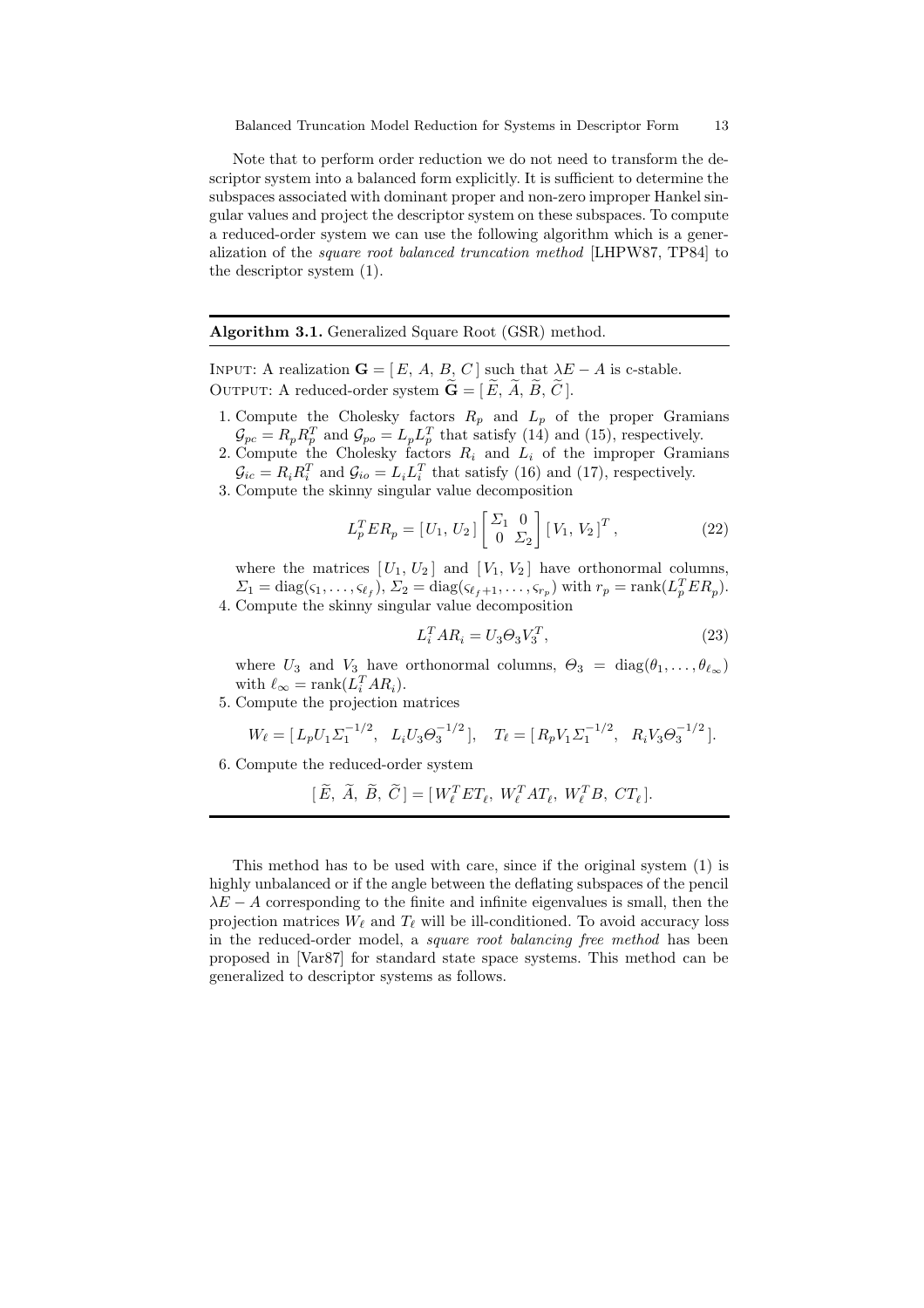Algorithm 3.2.Generalized Square Root Balancing Free (GSRBF) method.

INPUT: A realization  $\mathbf{G} = [E, A, B, C]$  such that  $\lambda E - A$  is c-stable. OUTPUT: A reduced-order system  $\hat{\mathbf{G}} = [\hat{E}, \hat{A}, \hat{B}, \hat{C}]$ .

- 1. Compute the Cholesky factors  $R_p$  and  $L_p$  of the proper Gramians  $\mathcal{G}_{pc} = R_p R_p^T$  and  $\mathcal{G}_{po} = L_p L_p^T$  that satisfy (14) and (15), respectively.
- 2. Compute the Cholesky factors  $R_i$  and  $L_i$  of the improper Gramians  $\mathcal{G}_{ic} = R_i R_i^T$  and  $\mathcal{G}_{io} = L_i L_i^T$  that satisfy (16) and (17), respectively.
- 3. Compute the skinny singular value decompositions (22).
- 4. Compute the skinny singular value decomposition (23).
- 5. Compute the skinny QR decompositions

$$
[R_pV_1, R_iV_3] = Q_RR_0, \qquad [L_pU_1, L_iU_3] = Q_LL_0,
$$

where  $Q_R, Q_L \in \mathbb{R}^{n,\ell}$  have orthonormal columns and  $R_0, L_0 \in \mathbb{R}^{\ell,\ell}$  are nonsingular.

6. Compute the reduced-order system

$$
[\hat{E}, \hat{A}, \hat{B}, \hat{C}] = [Q_L^T E Q_R, Q_L^T A Q_R, Q_L^T B, C Q_R].
$$

The GSR and GSRBF methods are formally equivalent in the sense that in exact arithmetic they return reduced systems with the same transfer function. However, since the projection matrices  $Q_L$  and  $Q_R$  computed by the GSRBF method have orthonormal columns, they may be significantly less sensitive to perturbations than the projection matrices  $W_\ell$  and  $T_\ell$  computed by the GSR method. Observe that the realization  $[E, \overline{A}, B, C]$  is, in general, not balanced and the pencil  $\lambda \widehat{E} - \widehat{A}$  is not in the block diagonal form (21).

# 3.1 Stability and approximation error

Computing the reduced-order descriptor system via balanced truncation can be interpreted as follows. At first we transform the asymptotically stable descriptor system (1) to the block diagonal form

$$
\left[\begin{array}{c|c}\tilde{W}(sE-A)\check{T} & \check{W}B \\ \hline C\check{T}\end{array}\right]=\left[\begin{array}{cc|c} sE_f-A_f & 0 & B_f \\ \hline 0 & sE_\infty-A_\infty & B_\infty \\ \hline C_f & C_\infty & \end{array}\right],
$$

where  $\check{W}$  and  $\check{T}$  are nonsingular, the pencil  $\lambda E_f - A_f$  has only the finite eigenvalues that are the finite eigenvalues of  $\lambda E - A$ , and all the eigenvalues of  $\lambda E_{\infty} - A_{\infty}$  are infinite. Then we reduce the order of the subsystems  $[E_f, A_f, B_f, C_f]$  and  $[E_\infty, A_\infty, B_\infty, C_\infty]$  separately. Clearly, the reducedorder system (2) is asymptotically stable and minimal.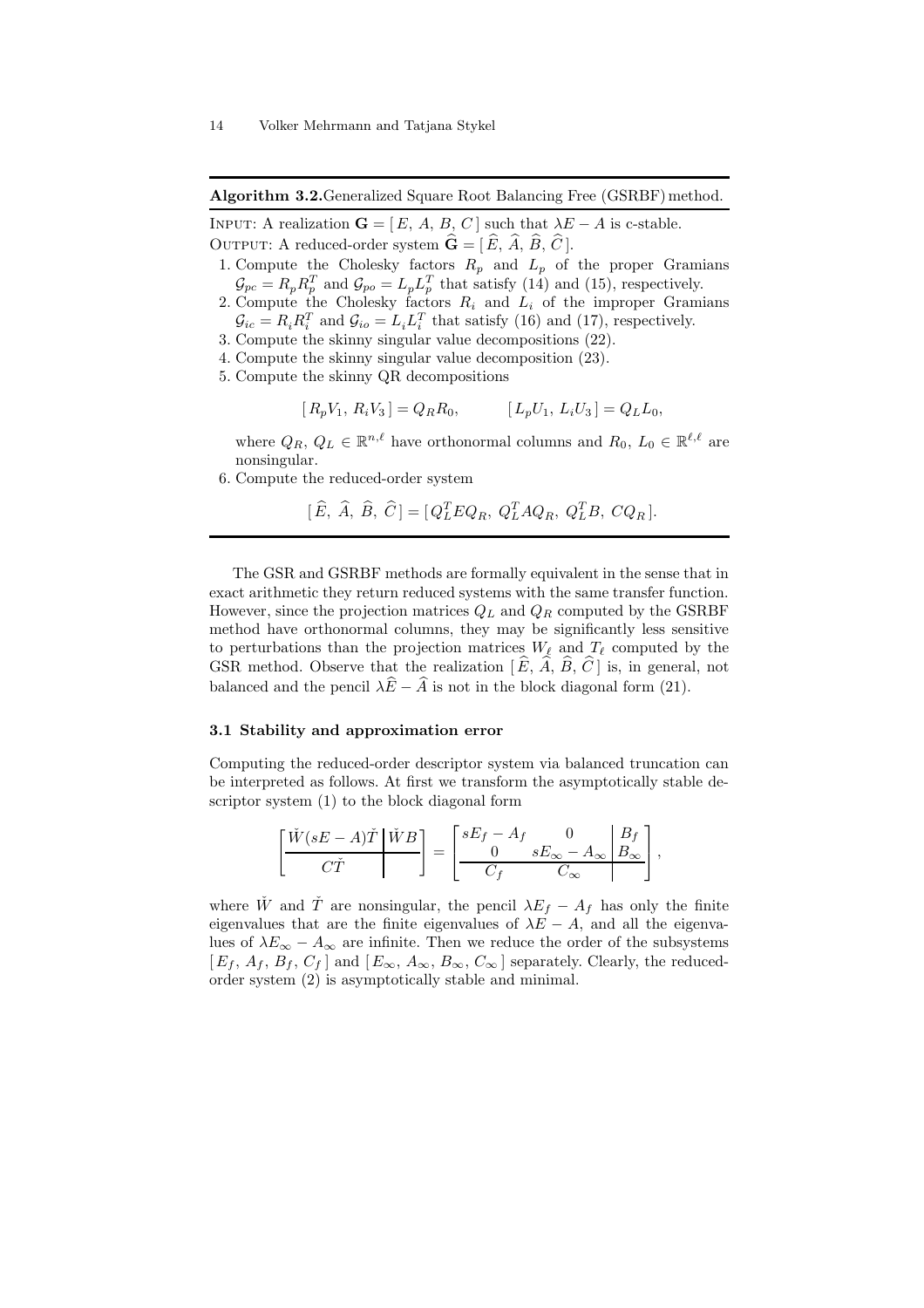The described decoupling of system matrices is equivalent to the additive decomposition of the transfer function as  $\mathbf{G}(s) = \mathbf{G}_{sp}(s) + \mathbf{P}(s)$ , where

$$
\mathbf{G}_{sp}(s) = C_f(sE_f - A_f)^{-1}B_f \quad \text{and} \quad \mathbf{P}(s) = C_{\infty}(sE_{\infty} - A_{\infty})^{-1}B_{\infty}
$$

are the strictly proper part and the polynomial part of  $\mathbf{G}(s)$ . The reducedorder system (2) has the transfer function  $\widetilde{\mathbf{G}}(s) = \widetilde{\mathbf{G}}_{sn}(s) + \widetilde{\mathbf{P}}(s)$ , where

$$
\widetilde{\mathbf{G}}_{sp}(s) = \widetilde{C}_f(s\widetilde{E}_f - \widetilde{A}_f)^{-1}\widetilde{B}_f \quad \text{and} \quad \widetilde{\mathbf{P}}(s) = \widetilde{C}_{\infty}(s\widetilde{E}_{\infty} - \widetilde{A}_{\infty})^{-1}\widetilde{B}_{\infty}
$$

are the transfer functions of the reduced-order subsystems. For the subsystem  $\mathbf{G}_{sp} = [E_f, A_f, B_f, C_f]$  with nonsingular  $E_f$ , we have the following upper bound on the  $\mathbb{H}_{\infty}\text{-norm}$  of the absolute error

$$
\|\mathbf{G}_{sp} - \widetilde{\mathbf{G}}_{sp}\|_{\mathbb{H}_{\infty}} = \sup_{\omega \in \mathbb{R}} \|\mathbf{G}_{sp}(i\omega) - \widetilde{\mathbf{G}}_{sp}(i\omega)\|_{2} \leq 2(\varsigma_{\ell_f+1} + \ldots + \varsigma_{n_f})
$$

that can be derived similarly as in [Enn84, Glo84] for the standard state space case.

Reducing the order of the subsystem  $\mathbf{P} = [E_{\infty}, A_{\infty}, B_{\infty}, C_{\infty}]$  is equivalent to the balanced model reduction of the discrete-time system

$$
A_{\infty} \xi_{k+1} = E_{\infty} \xi_k + B_{\infty} \eta_k,
$$
  

$$
w_k = C_{\infty} \xi_k
$$

with a nonsingular matrix  $A_{\infty}$ . The Hankel singular values of this system are just the improper Hankel singular values of (1). Since we truncate only the states corresponding to the zero improper Hankel singular values, the equality  $P(s) = P(s)$  holds and the index of the reduced-order system is equal to  $deg(\mathbf{P})+1$ , where  $deg(\mathbf{P})$  denotes the degree of the polynomial  $\mathbf{P}(s)$ , or, equivalently, the multiplicity of the pole at infinity of the transfer function  $\mathbf{G}(s)$ . In this case the error system  $\mathbf{G}(s) - \mathbf{G}(s) = \mathbf{G}_{sp}(s) - \mathbf{G}_{sp}(s)$  is strictly proper, and we have the following  $\mathbb{H}_{\infty}$ -norm error bound

$$
\|\mathbf{G}(s)-\mathbf{G}(s)\|_{\mathbb{H}_{\infty}}\leq 2(\varsigma_{\ell_f+1}+\ldots+\varsigma_{n_f}).
$$

Existence of this error bound is an important property of the balanced truncation model reduction approach for descriptor systems. It makes this approach preferable compared, for instance, to moment matching techniques as in [FF95, Fre00, GGV96, Gri97].

#### 3.2 Numerical aspects

To reduce the order of the descriptor system (1) we have to compute the Cholesky factors of the proper and improper controllability and observability Gramians that satisfy the projected generalized Lyapunov equations  $(14)$ ,  $(15)$ ,  $(16)$  and  $(17)$ . These factors can be determined using the *generali*zed Schur-Hammarling method [Sty02a, Sty02b] without computing the solutions of Lyapunov equations explicitly. Combining this method with the GSR method we obtain the following algorithm for computing the reduced-order descriptor system (2).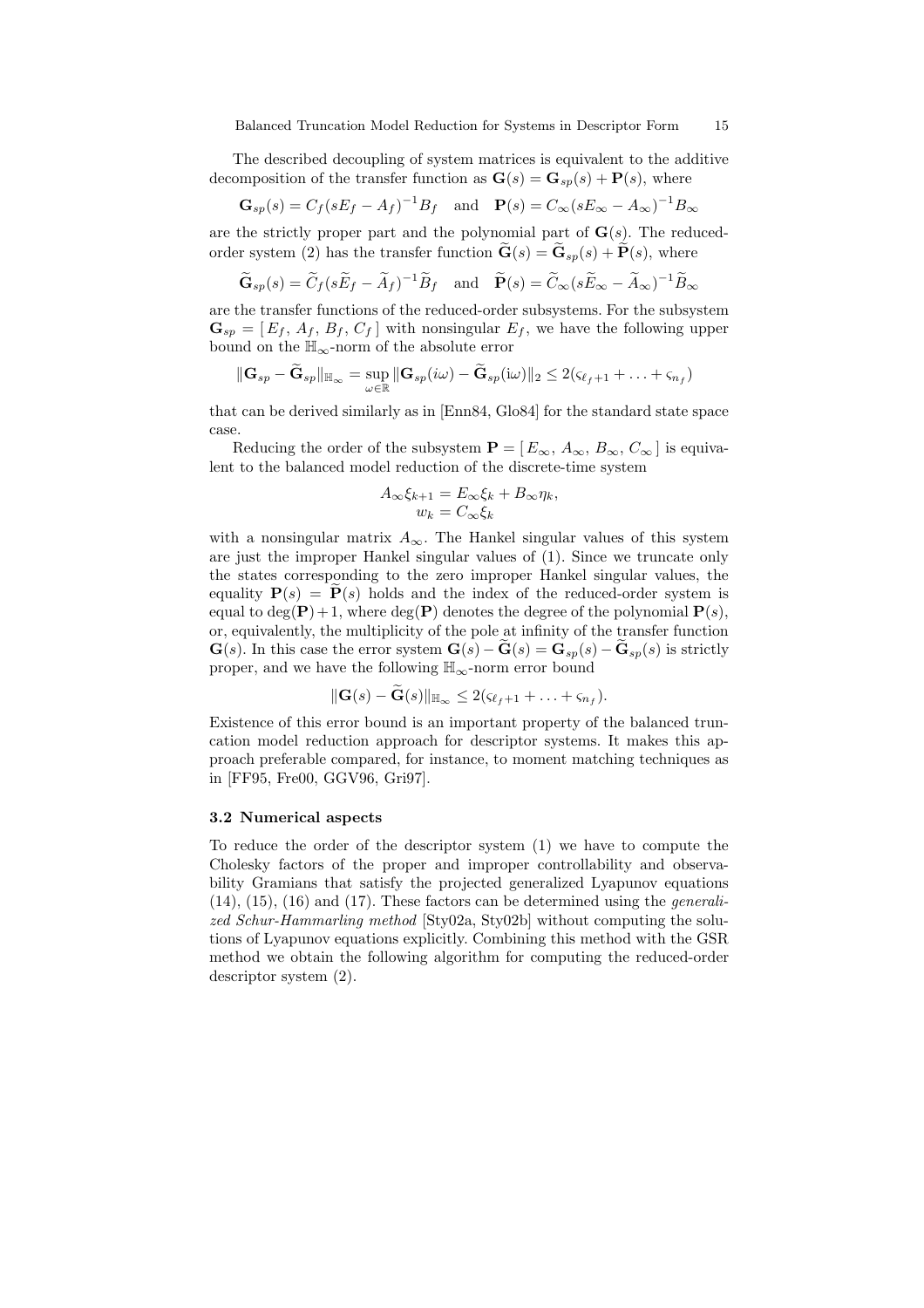Algorithm 3.3. Generalized Schur-Hammarling square root method.

INPUT: A realization  $\mathbf{G} = [E, A, B, C]$  such that  $\lambda E - A$  is c-stable. OUTPUT: A reduced-order realization  $\mathbf{G} = [\tilde{E}, \tilde{A}, \tilde{B}, \tilde{C}].$ 1. Compute the generalized Schur form

$$
E = V \begin{bmatrix} E_f & E_u \\ 0 & E_\infty \end{bmatrix} U^T \qquad \text{and} \qquad A = V \begin{bmatrix} A_f & A_u \\ 0 & A_\infty \end{bmatrix} U^T, \tag{24}
$$

where U and V are orthogonal,  $E_f$  is upper triangular nonsingular,  $E_\infty$  is upper triangular nilpotent,  $A_f$  is upper quasi-triangular and  $A_\infty$  is upper triangular nonsingular.

- 2. Compute the matrices  $V^T B = \begin{bmatrix} B_u \\ B_u \end{bmatrix}$  $B_{\infty}$ 1 and  $CU = [C_f, C_u].$
- 3. Solve the system of generalized Sylvester equations

$$
E_f Y - Z E_{\infty} = -E_u,
$$
  
\n
$$
A_f Y - Z A_{\infty} = -A_u.
$$
\n(25)

4. Compute the Cholesky factors  $R_f$ ,  $L_f$ ,  $R_\infty$  and  $L_\infty$  of the solutions  $X_{pc} = R_f R_f^T$ ,  $X_{po} = L_f L_f^T$ ,  $X_{ic} = R_\infty R_\infty^T$  and  $X_{io} = L_\infty L_\infty^T$  of the generalized Lyapunov equations

$$
E_f X_{pc} A_f^T + A_f X_{pc} E_f^T = -(B_u - Z B_\infty)(B_u - Z B_\infty)^T, \qquad (26)
$$

$$
E_f^T X_{po} A_f + A_f^T X_{po} E_f = -C_f^T C_f, \qquad (27)
$$

$$
A_{\infty} X_{ic} A_{\infty}^T - E_{\infty} X_{ic} E_{\infty}^T = B_{\infty} B_{\infty}^T,
$$
\n(28)

$$
A_{\infty}^T X_{io} A_{\infty} - E_{\infty}^T X_{io} E_{\infty} = (C_f Y + C_u)^T (C_f Y + C_u). \tag{29}
$$

5. Compute the skinny singular value decompositions

$$
L_f^T E_f R_f = [U_1, U_2] \begin{bmatrix} \Sigma_1 \\ \Sigma_2 \end{bmatrix} [V_1, V_2]^T, \qquad L_\infty^T A_\infty R_\infty = U_3 \Theta_3 V_3^T,
$$

where  $[U_1, U_2]$ ,  $[V_1, V_2]$ ,  $U_3$  and  $V_3$  have orthonormal columns,  $\Sigma_1 = \text{diag}(\varsigma_1, \ldots, \varsigma_{\ell_f}), \ \Sigma_2 = \text{diag}(\varsigma_{\ell_f+1}, \ldots, \varsigma_r), \ \Theta_3 = \text{diag}(\theta_1, \ldots, \theta_{\ell_{\infty}})$ with  $r = \text{rank}(L_f^T E_f R_f)$  and  $\ell_{\infty} = \text{rank}(L_{\infty}^T A_{\infty} R_{\infty}).$ 

- 6. Compute  $W_f = L_f U_1 \Sigma_1^{-1/2}$ ,  $W_{\infty} = L_{\infty} U_3 \Theta_3^{-1/2}$ ,  $T_f = R_f V_1 \Sigma_1^{-1/2}$  and  $T_{\infty} = R_{\infty} V_3 \Theta_3^{-1/2}.$
- 7. Compute the reduced-order system  $[\, \widetilde{E},\, \widetilde{A},\, \widetilde{B},\, \widetilde{C}\,]$  with

$$
\begin{aligned} \widetilde{E} &= \begin{bmatrix} I_{\ell_f} & 0 \\ 0 & W_{\infty}^T E_{\infty} T_{\infty} \end{bmatrix}, & \widetilde{A} &= \begin{bmatrix} W_f^T A_f T_f & 0 \\ 0 & I_{\ell_{\infty}} \end{bmatrix}, \\ \widetilde{B} &= \begin{bmatrix} W_f^T (B_u - Z B_{\infty}) \\ W_{\infty}^T B_{\infty} \end{bmatrix}, & \widetilde{C} &= [C_f T_f, & (C_f Y + C_u) T_{\infty}]. \end{aligned}
$$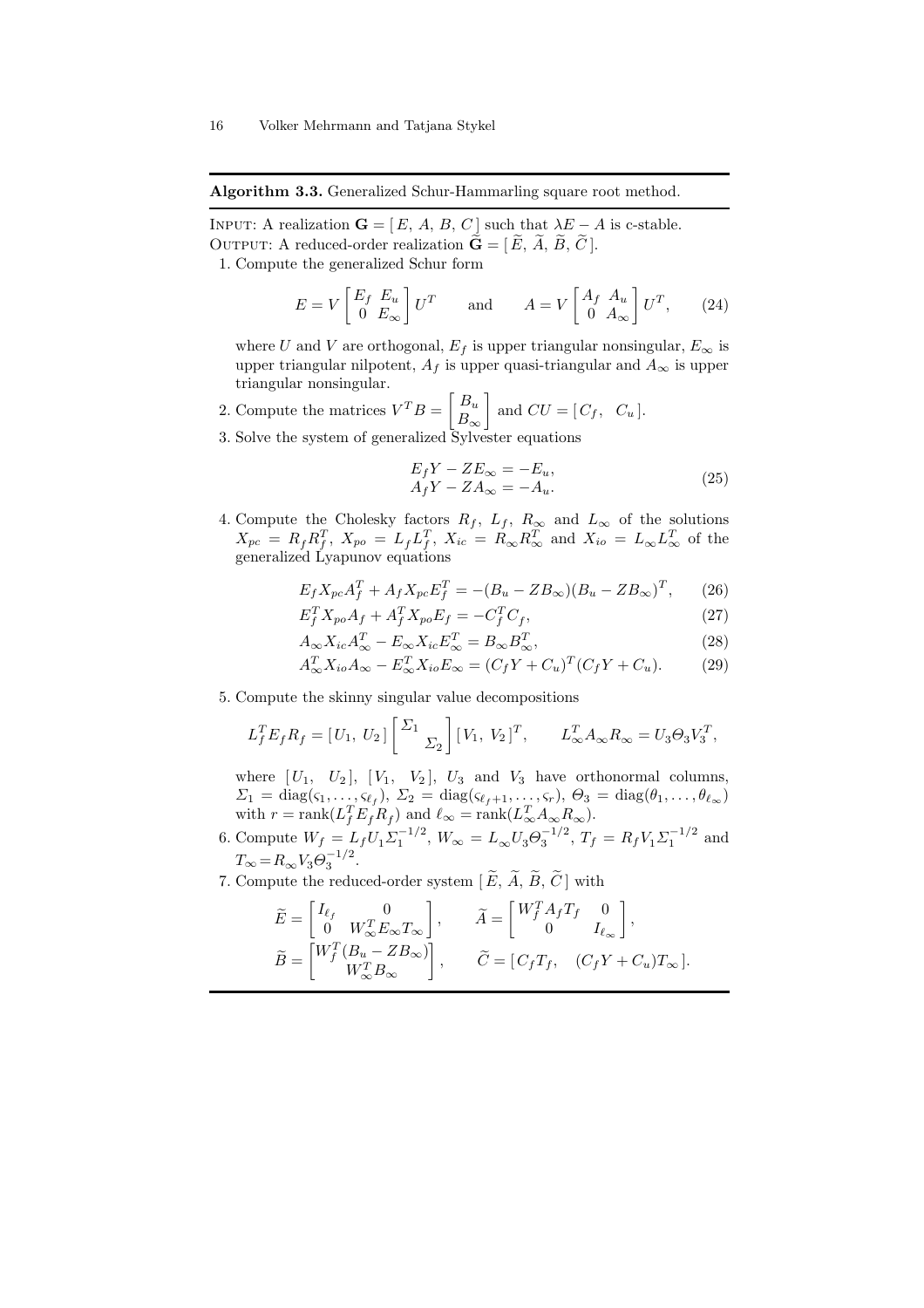To compute the generalized Schur form (24) we can use the QZ algorithm [GV96, Wat00] the GUPTRI algorithm [DK93a, DK93b], or algorithms proposed in [BV88, Var98]. To solve the generalized Sylvester equation (25) one can use the generalized Schur method [KW89] or its recursive blocked modification [JK02] that is more suitable for large problems. The upper triangular Cholesky factors  $R_f$ ,  $L_f$ ,  $R_\infty$  and  $L_\infty$  of the solutions of the generalized Lyapunov equations (26)-(29) can be determined without computing the solutions themselves using the generalized Hammarling method [Ham82, Pen98]. Furthermore, the singular value decomposition of  $L_f^T E_f R_f$  and  $L_\infty^T A_\infty R_\infty$ , where all three factors are upper triangular, can be computed without forming these products explicitly, see [BELV91, Drm00, GSV00] and references therein.

Algorithm 3.3 and its balancing-free version have been implemented as a MATLAB-based function gbta in Descriptor Systems Toolbox 1 [Var00].

Since the generalized Schur-Hammarling method is based on computing the generalized Schur form (24), it costs  $O(n^3)$  flops and has the memory complexity  $O(n^2)$ . Thus, this method can be used for problems of small and medium size. Unfortunately, it does not take into account the sparsity or any structure of the system and is not attractive for parallelization. Recently, iterative methods related to the ADI method and the Smith method have been proposed to compute low rank approximations of the solutions of standard large scale sparse Lyapunov equations [Li00, LW02, Pen99]. It was observed that the eigenvalues of the symmetric solutions of Lyapunov equations with low rank right-hand side generally decay very rapidly, and such solutions may be well approximated by low rank matrices, see [ASZ02, Pen00a, SZ02]. A similar result holds for projected generalized Lyapunov equations. Consider, for example, the projected GCALE  $(14)$ . If it is possible to find a matrix X with a small number of columns such that  $XX<sup>T</sup>$  is an approximate solution of (14), then X is referred to as the low rank Cholesky factor of the solution  $\mathcal{G}_{pc}$  of the projected GCALE (14). It can be computed by the following algorithm that is a generalization of low rank ADI method for standard Lyapunov equation as suggested in [Li00, LW02, Pen99].

Algorithm 3.4. Generalized low rank ADI method.

INPUT: Matrices  $E, A \in \mathbb{R}^{n,n}, Q = P_l B \in \mathbb{R}^{n,m}$ , shift parameters  $\tau_1, \ldots, \tau_q \in \mathbb{C}^-$ . OUTPUT: A low rank Cholesky factor  $X_k$  of the Gramian  $\mathcal{G}_{pc} \approx X_k X_k^{\hat{T}}$ . 1.  $X^{(1)} = \sqrt{-2\text{Re}(\tau_1)} (E + \tau_1 A)^{-1} Q$ ,  $X_1 = X^{(1)}$ , 2. FOR  $k = 2, 3, ...$ a.  $X^{(k)} =$  $\sqrt{\operatorname{Re}(\tau_k)}$  $\mathrm{Re}(\tau_{k-1})$  $(I - (\overline{\tau}_{k-1} + \tau_k)(E + \tau_k A)^{-1}A) X^{(k-1)},$ b.  $X_k = [X_{k-1}, X^{(k)}].$ END FOR

 $^{\rm 1}$  http://www.robotic.dlr.de/control/num/desctool.html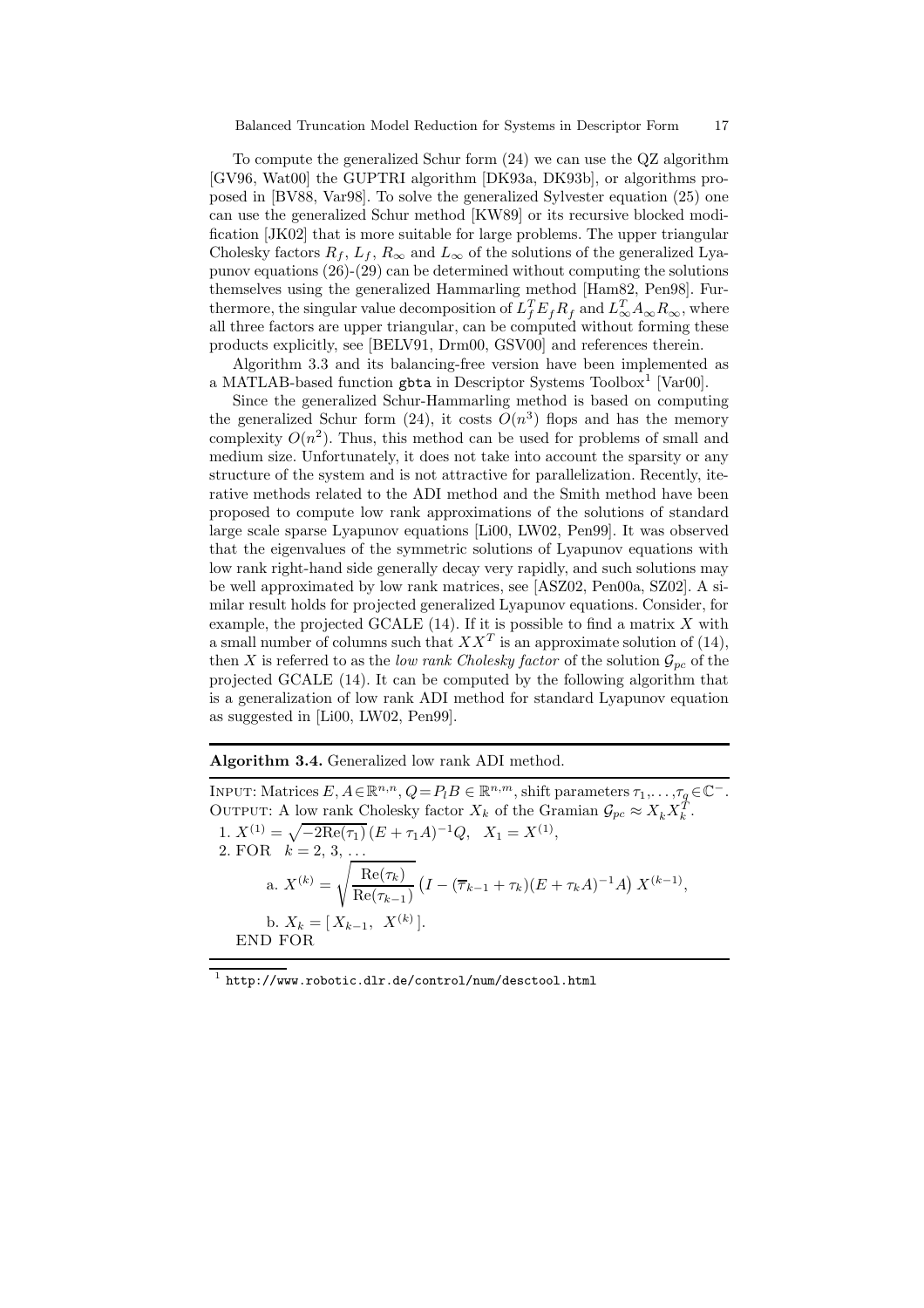If all the finite eigenvalues of the pencil  $\lambda E - A$  lie in the open left halfplane, then  $X_k$  converges to the solution of the projected GCALE (14). The rate of convergence depends strongly on the choice of the shift parameters  $\tau_1, \ldots, \tau_q$ . The optimal shift parameters satisfy the generalized ADI minimax problem

$$
\{\tau_1,\ldots,\tau_q\}=\underset{\{\tau_1,\ldots,\tau_q\}\in\mathbb{C}^-}{\arg\min}\ \underset{t\in\mathrm{Sp}_f(E,A)}{\max}\ \frac{|(1-\overline{\tau}_1t)\cdot\ldots\cdot(1-\overline{\tau}_q\,t)|}{|(1+\tau_1t)\cdot\ldots\cdot(1+\tau_q\,t)|},
$$

where  $\text{Sp}_f(E, A)$  denotes the finite spectrum of the pencil  $\lambda E-A$ , see [Sty04c]. The computation of the optimal shift parameters is a difficult problem, since the finite eigenvalues of the pencil  $\lambda E - A$  (in particular, if it is large and sparse) are in general unknown and expensive to compute. Instead, suboptimal ADI shift parameters  $\tau_1, \ldots, \tau_q$  can be determined by a heuristic procedure as in [Pen99, Algorithm 5.1] from a set of largest and smallest (in modulus) approximate finite eigenvalues of  $\lambda E - A$  that may be computed by an Arnoldi process.

As a stopping criterion one can use the condition  $||X^{(k)}||/||X_k|| \leq tol$  with some matrix norm  $\|\cdot\|$  and a user-defined tolerance tol. The iteration can also be stopped as soon as a normalized residual norm

$$
\eta(E, A, P_t B; X_k) = \frac{\|EX_k X_k^T A^T + AX_k X_k^T E^T + P_t B B^T P_l^T\|}{\|P_t B B^T P_l^T\|}
$$

satisfies  $\eta(E, A, P_t B; X_k) \leq tol$  or a stagnation of  $\eta(E, A, P_t B; X_k)$  is observed, see [Pen99] for an efficient computation of the Frobenius norm based normalized residuals. Note that if the low rank ADI method needs more iterations than the number of available ADI shift parameters, then we reuse these parameters in a cyclic manner.

It should also be noted that the matrices  $(E + \tau_k A)^{-1}$  in Algorithm 3.4 do not have to be computed explicitly. Instead, we solve linear systems  $(E + \tau_k A)x = P_l b$  either by computing (sparse) LU factorizations and forward/backward substitutions or by using iterative Krylov subspace methods [Saa96]. In the latter case the generalized low rank ADI method has the memory complexity  $O(k_{ADI}mn)$  and costs  $O(k_{ls}k_{ADI}mn)$  flops, where  $k_{ls}$  is the number of linear solver iterations and  $k_{ADI}$  is the number of ADI iterations. This method becomes efficient for large scale sparse Lyapunov equations only if  $k_{\text{ls}}k_{ADI}m$  is much smaller than n. Note that if the matrices E and A have a particular structure for which the hierarchical matrix arithmetic can be used, then also the methods proposed in [Hac00, HGB02] can be applied to compute the inverse of  $E + \tau_k A$ .

A major difficulty in the numerical solution of the projected Lyapunov equations by the low rank ADI method is that we need to compute the spectral projections  $P_l$  and  $P_r$  onto the left and right deflating subspaces of the pencil  $\lambda E-A$  corresponding to the finite eigenvalues. This is in general very difficult,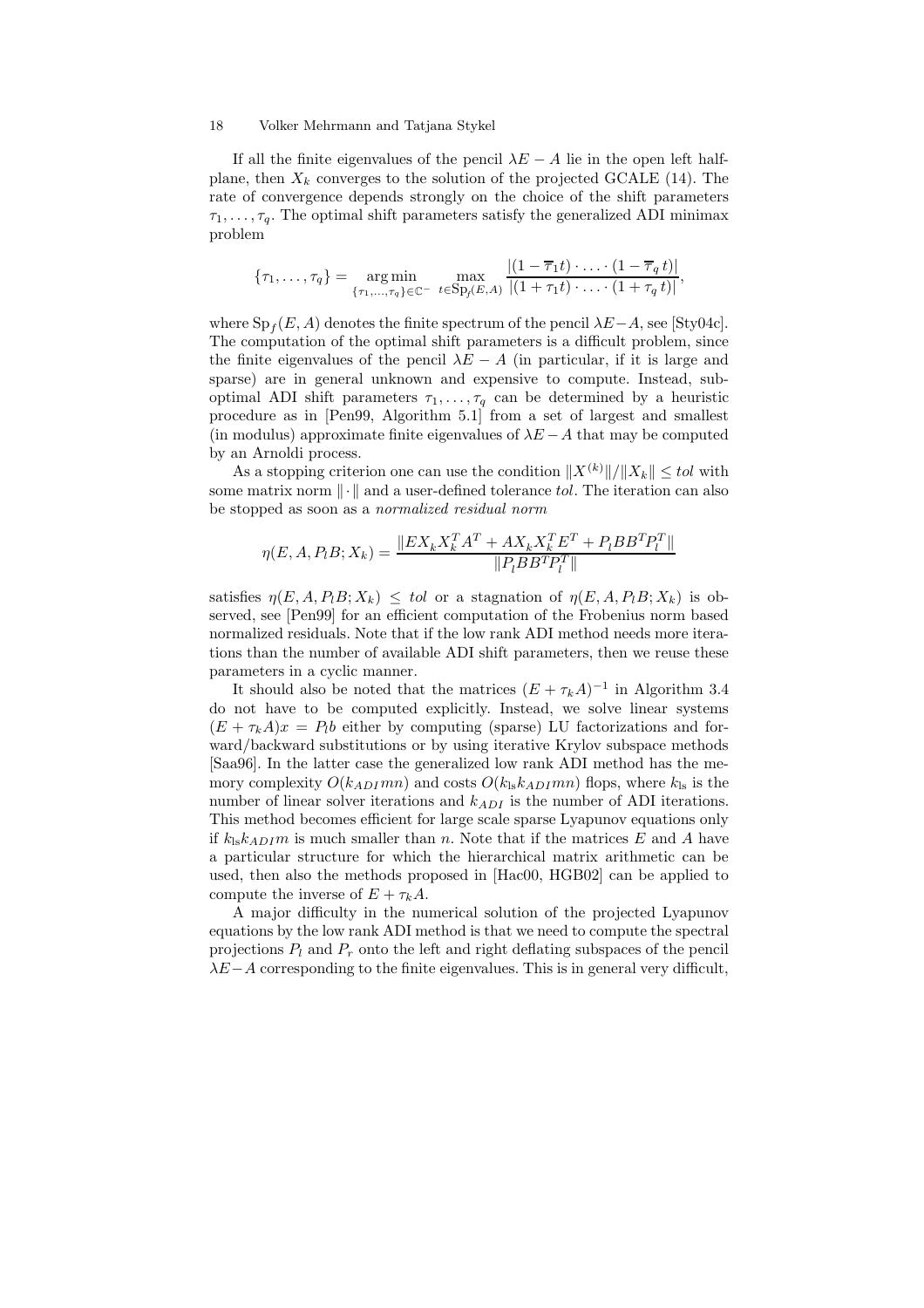but in many applications, such as control of fluid flow, electrical circuits simulation and constrained multibody systems, the matrices  $E$  and  $A$  have some special block structure. This structure can be used to construct the projections  $P_l$  and  $P_r$  explicitly and cheaply, see [ET00, Mar96, Sch95, Sty04a].

# 3.3 Remarks

We close this section with some concluding remarks.

Remark 3.3. The GSR and the GSRBF methods can also be used to reduce the order of unstable descriptor systems. To do this we first compute the additive decomposition [KV92] of the transfer function  $\mathbf{G}(s) = \mathbf{G}_-(s) + \mathbf{G}_+(s)$ , where  $\mathbf{G}_{-}(s) = C_{-}(sE_{-} - A_{-})^{-1}B_{-}$  and  $\mathbf{G}_{+}(s) = C_{+}(sE_{+} - A_{+})^{-1}B_{+}$ . Here the matrix pencil  $\lambda E_$  –  $A_$  is c-stable and all the eigenvalues of the pencil  $\lambda E_+ - A_+$  are finite and have non-negative real part. Then we determine the reduced-order system  $\mathbf{G}_{-}(s) = C_{-}(sE_{-} - A_{-})^{-1}B_{-}$  by applying the balanced truncation model reduction method to the subsystem  $\mathbf{G}_{-} = [E_{-}, A_{-}, B_{-}, C_{-}]$ . Finally, the reduced-order approximation of  $\mathbf{G}(s)$ is given by  $\mathbf{G}(s) = \mathbf{G}_{-}(s) + \mathbf{G}_{+}(s)$ , where  $\mathbf{G}_{+}(s)$  is included unmodified.

Remark 3.4. To compute a low order approximation to a large scale descriptor system of index one with dense matrix coefficients  $E$  and  $A$  we can apply the spectral projection method [BQQ04]. This method is based on the disc and sign functions iterative procedures and can be efficiently implemented on parallel computers.

Remark 3.5. An alternative model reduction approach for descriptor systems is the moment matching approximation which can be formulated as follows. Suppose that  $s_0 \in \mathbb{C}$  is not an eigenvalue of the pencil  $\lambda E - A$ . Then the transfer function  $\mathbf{G}(s) = C(sE - A)^{-1}B$  can be expanded into a Laurent series at  $s_0$  as

$$
\mathbf{G}(s) = C \left( I - (s - s_0)(s_0 E - A)^{-1} E \right)^{-1} (s_0 E - A)^{-1} B
$$
  
=  $M_0 + M_1 (s - s_0) + M_2 (s - s_0)^2 + \dots$ ,

where the matrices  $M_j = -C((s_0E - A)^{-1}E)^j(s_0E - A)^{-1}B$  are called the moments of the descriptor system (1) at  $s_0$ . The moment matching approximation problem for the descriptor system (1) consists in determining a rational matrix-valued function  $\mathbf{G}(s)$  such that the Laurent series expansion of  $\mathbf{G}(s)$ at  $s_0$  has the form

$$
\widetilde{\mathbf{G}}(s) = \widetilde{M}_0 + \widetilde{M}_1(s - s_0) + \widetilde{M}_2(s - s_0)^2 + \dots, \tag{30}
$$

where the moments  $\widetilde{M}_i$  satisfy the moment matching conditions

$$
M_j = M_j, \t j = 0, 1, ..., k.
$$
\t(31)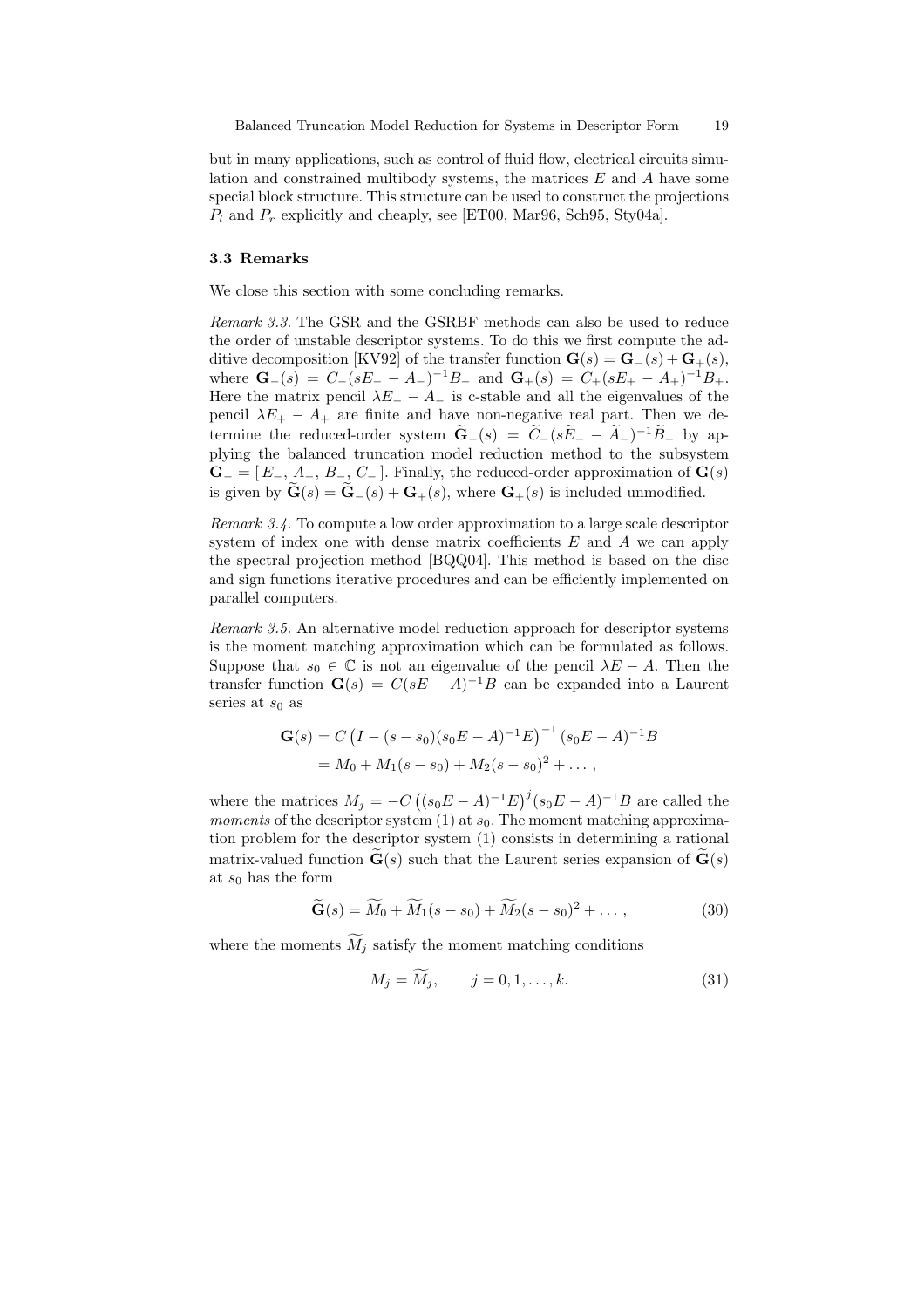If  $s_0 = \infty$ , then  $M_j = CF_{j-1}B$  are the Markov parameters of (1) and the corresponding approximation problem is known as partial realization [GL83]. Computation of the partial realization for descriptor systems is an open problem. For  $s_0 = 0$ , the approximation problem (30), (31) reduces to the Padé approximation problem [BG96]. Efficient algorithms based on Arnoldi and Lanzcos procedures for solving this problem have been presented in [FF95, GGV94]. For an arbitrary complex number  $s_0 \neq 0$ , the moment matching approximation is the problem of *rational interpolation* or *shifted Padé approximation* that has been considered in [Bai02, BF01, FF95, Fre00, GGV96]. Apart from a single interpolation point one can construct a reducedorder system with the transfer function  $\tilde{\mathbf{G}}(s)$  that matches  $\mathbf{G}(s)$  at multiple points  $\{s_0, s_1, \ldots, s_k\}$ . Such an approximation is called a *multi-point Padé* approximation or a rational interpolant [AA00, BG96]. It can be computed efficiently for descriptor systems by the rational Krylov subspace method [GGV96, Gri97, Rue84].

# 4 Numerical examples

In this section we give numerical examples to illustrate the effectiveness of the described model reduction methods for descriptor systems. The computations were done on IBM RS 6000 44P Modell 270 with machine precision  $\varepsilon = 2.22 \times 10^{-16}$  using MATLAB 6.5. We apply these methods to two different models: a semidiscretized Stokes equation and a constrained damped mass-spring system.

# Semidiscretized Stokes equation

Consider the instationary Stokes equation describing the flow of an incompressible fluid

$$
\frac{\partial v}{\partial t} = \Delta v - \nabla \rho + f, \qquad (\xi, t) \in \Omega \times (0, t_e),
$$
  
\n
$$
0 = \text{div} \, v, \qquad (\xi, t) \in \Omega \times (0, t_e)
$$
\n(32)

with appropriate initial and boundary conditions. Here  $v(\xi, t) \in \mathbb{R}^d$  is the velocity vector  $(d = 2 \text{ or } 3 \text{ is the dimension of the spatial domain}),$  $\rho(\xi, t) \in \mathbb{R}$  is the pressure,  $f(\xi, t) \in \mathbb{R}^d$  is the vector of external forces,  $\Omega \subset \mathbb{R}^d$ is a bounded open domain and  $t_e > 0$  is the endpoint of the time interval. The spatial discretization of the Stokes equation (32) by the finite difference method on a uniform staggered grid leads to a descriptor system

$$
\dot{\mathbf{v}}_h(t) = A_{11}\mathbf{v}_h(t) + A_{12}\boldsymbol{\rho}_h(t) + B_1u(t),
$$
  
\n
$$
0 = A_{12}^T\mathbf{v}_h(t) + B_2u(t),
$$
  
\n
$$
y(t) = C_1\mathbf{v}_h(t) + C_2\boldsymbol{\rho}_h(t),
$$
\n(33)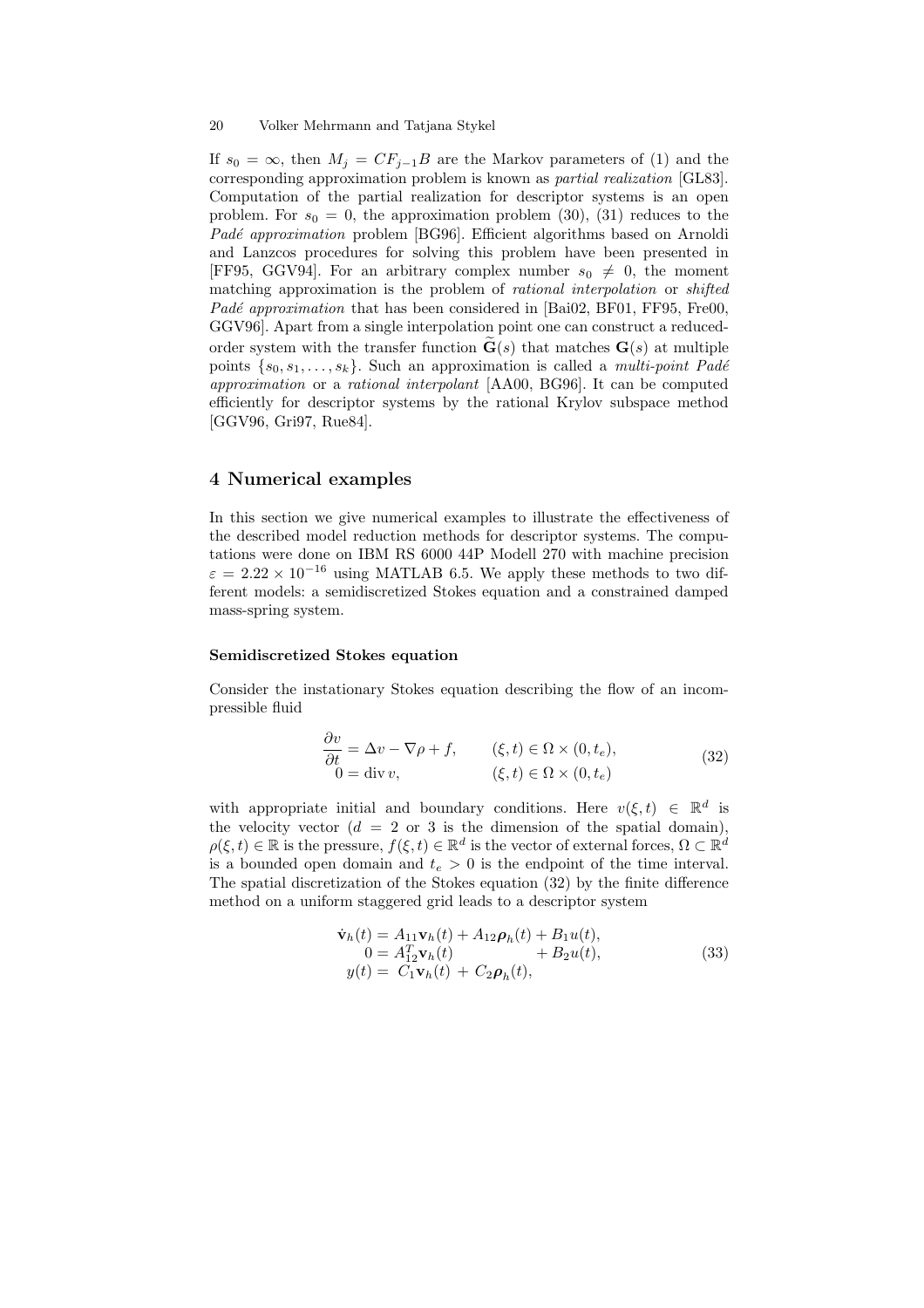where  $\mathbf{v}_h(t) \in \mathbb{R}^{n_{\mathbf{v}}}$  and  $\rho_h(t) \in \mathbb{R}^{n_{\rho}}$  are the semidiscretized vectors of velocities and pressures, respectively, see [Ber90]. The matrix  $A_{11} \in \mathbb{R}^{n_v, n_v}$  is the discrete Laplace operator,  $-A_{12} \in \mathbb{R}^{n_v, n_p}$  and  $-A_{12}^T \in \mathbb{R}^{n_p, n_v}$  are, respectively, the discrete gradient and divergence operators. Due to the non-uniqueness of the pressure, the matrix  $A_{12}$  has a rank defect one. In this case instead of  $A_{12}$  we can take a full column rank matrix obtained from  $A_{12}$  by discarding the last column. Therefore, in the following we will assume without loss of generality that  $A_{12}$  has full column rank. In this case system (33) is of index 2. The matrices  $B_1 \in \mathbb{R}^{n_v,m}$ ,  $B_2 \in \mathbb{R}^{n_p,m}$  and the control input  $u(t) \in \mathbb{R}^m$  are resulting from the boundary conditions and external forces, the output  $y(t)$  is the vector of interest. The order  $n = n_{\mathbf{v}} + n_{\rho}$  of system (33) depends on the level of refinement of the discretization and is usually very large, whereas the number  $m$  of inputs and the number  $p$  of outputs are typically small. Note that the matrix coefficients in (33) given by

$$
E = \begin{bmatrix} I & 0 \\ 0 & 0 \end{bmatrix} \quad \text{and} \quad A = \begin{bmatrix} A_{11} & A_{12} \\ A_{12}^T & 0 \end{bmatrix}
$$

are sparse and have a special block structure. Using this structure, the projections  $P_l$  and  $P_r$  onto the left and right deflating subspaces of the pencil  $\lambda E - A$  can be computed as

$$
P_l = \begin{bmatrix} \Pi & -\Pi A_{11} A_{12} (A_{12}^T A_{12})^{-1} \\ 0 & 0 \end{bmatrix}, \quad P_r = \begin{bmatrix} \Pi & 0 \\ -(A_{12}^T A_{12})^{-1} A_{12}^T A_{11} \Pi & 0 \end{bmatrix},
$$

where  $\Pi = I - A_{12}(A_{12}^T A_{12})^{-1} A_{12}^T$  is the orthogonal projection onto Ker $(A_{12}^T)$ along Im  $(A_{12})$ , see [Sty04a].

The spatial discretization of the Stokes equation (32) on a square domain  $\Omega = [0, 1] \times [0, 1]$  by the finite difference method on a uniform staggered  $80 \times 80$  grid leads to a problem of order  $n = 19520$ . The dimensions of the deflating subspaces of the pencil  $\lambda E-A$  corresponding to the finite and infinite eigenvalues are  $n_f = 6400$  and  $n_\infty = 13120$ , respectively. In our experiments  $B = [B_1^T, B_2^T]^T \in \mathbb{R}^{n,1}$  is chosen at random and we are interested in the first velocity component, i.e.,  $C = [1, 0, \ldots, 0] \in \mathbb{R}^{1,n}$ .

To reduce the order of the semidiscretized Stokes equation (33) we use the GSR and the GSRBF methods, where the exact Cholesky factors  $R_p$  and  $L_p$ of the proper Gramians are replaced by low rank Cholesky factors  $R_k$  and  $L_k$ , respectively, such that  $\mathcal{G}_{pc} \approx R_k R_k^T$  and  $\mathcal{G}_{po} \approx L_k L_k^T$ . The matrices  $R_k$  and  $L_k$  have been computed by the generalized low rank ADI method with 20 shift parameters applied to  $(E, A, P_lB)$  and  $(E^T, A^T, P_r^T C^T)$ , respectively.

In Fig. 1 we present the convergence history for the normalized residuals  $\eta(E, A, P_l B; R_k)$  and  $\eta(E^T, A^T, P_r^T C^T; L_k)$  versus the iteration step k. Figure 2 shows the approximate dominant proper Hankel singular values  $\tilde{\varsigma}_i$ computed from the singular value decomposition of the matrix  $L_{70}^{T}ER_{39}$ with  $R_{39} \in \mathbb{R}^{n,39}$  and  $L_{70} \in \mathbb{R}^{n,70}$ . Note the Cholesky factors  $R_i$  and  $L_i$ of the improper Gramians of (33) can be computed in explicit form without solving the generalized Lyapunov equations (16) and (17) numerically,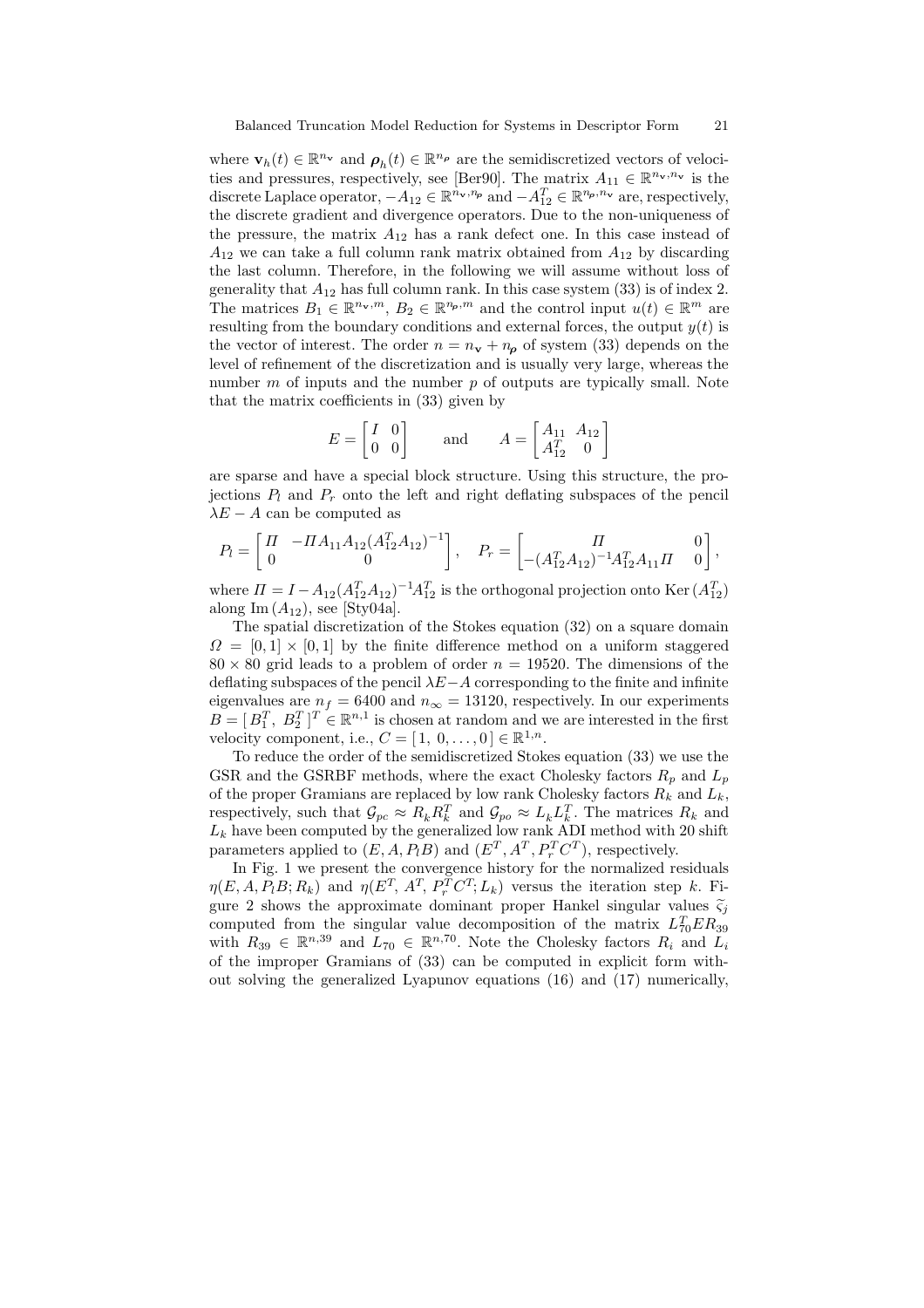

**Fig. 1.** Convergence history for the normalized residuals  $\eta(R_k) = \eta(E, A, P_l B; R_k)$ and  $\eta(L_k) = \eta(E^T, A^T, P_r^T C^T; L_k)$  for the semidiscretized Stokes equation.



Fig. 2. Approximate proper Hankel singular values for the semidiscretized Stokes equation.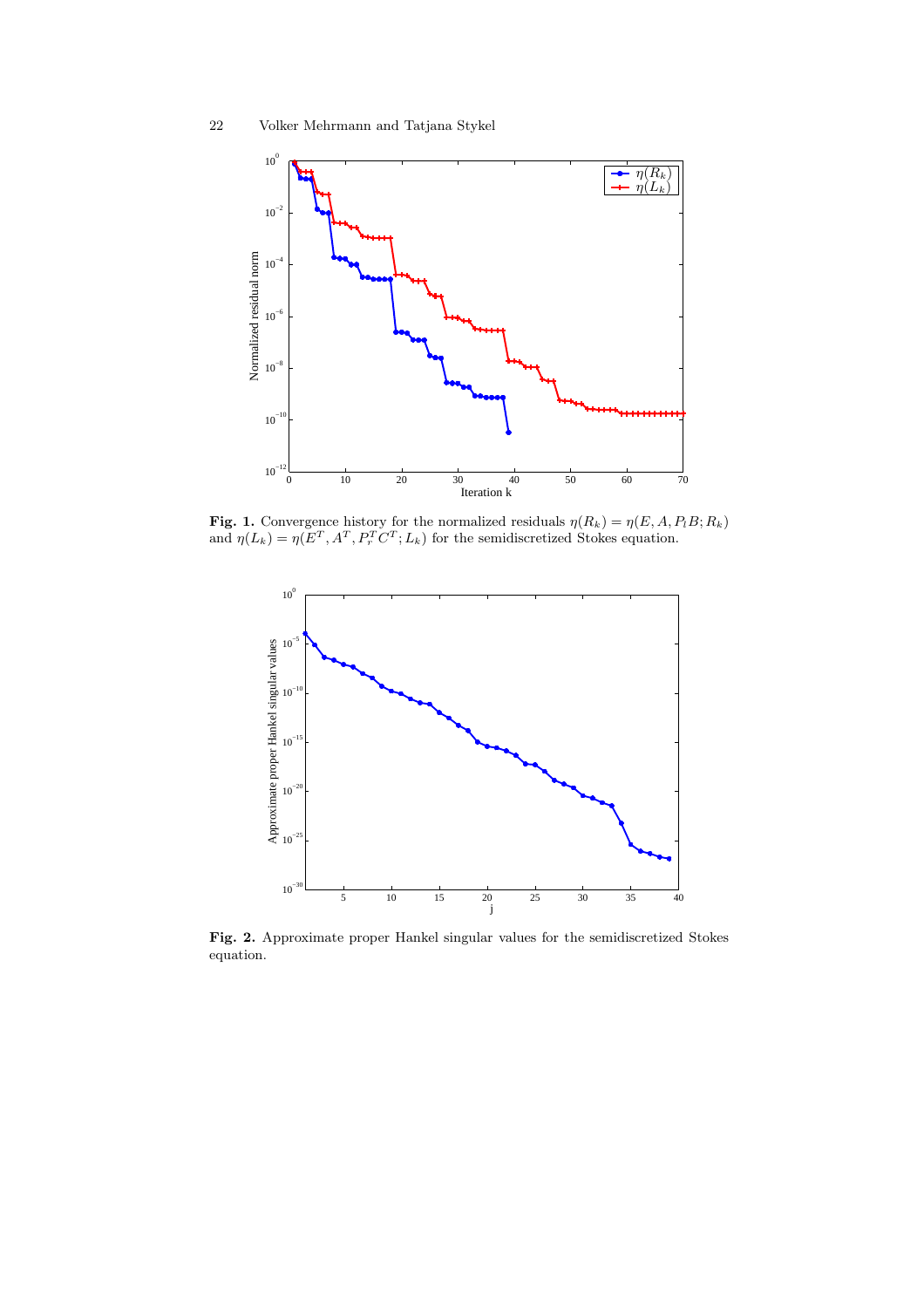

Fig. 3. Absolute error plots and error bound for the semidiscretized Stokes equation.

see [Sty04a]. System (33) has only one non-zero improper Hankel singular value  $\theta_1 = 0.0049743$ .

We approximate the semidiscretized Stokes equation (33) by two models of order  $\ell = 11$  ( $\ell_f = 10, \ell_\infty = 1$ ) computed by the approximate GSR and GSRBF methods. The absolute values of the frequency responses of the full order and the reduced-order systems are not presented, since they were impossible to distinguish. In Fig. 3 we display the absolute errors  $\|\mathbf{G}(i\omega)-\mathbf{G}(i\omega)\|_2$  and  $\|\mathbf{G}(i\omega)-\mathbf{G}(i\omega)\|_2$  for a frequency range  $\omega \in [10^{-2}, 10^6]$ as well as the approximate error bound computed as twice the sum of the truncated approximate Hankel singular values  $\tilde{\zeta}_{11}, \ldots, \tilde{\zeta}_{39}$ . One can see that over the displayed frequency range the absolute errors are smaller than  $2 \times 10^{-10}$ which is much smaller than the discretization error which is of order  $10^{-4}$ .

# Constrained damped mass-spring system

Consider the holonomically constrained damped mass-spring system illustrated in Fig. 4. The *i*<sup>th</sup> mass of weight  $m_i$  is connected to the  $(i + 1)$ st mass by a spring and a damper with constants  $k_i$  and  $d_i$ , respectively, and also to the ground by a spring and a damper with constants  $\kappa_i$  and  $\delta_i$ , respectively. Additionally, the first mass is connected to the last one by a rigid bar and and it is influenced by the control  $u(t)$ . The vibration of this system is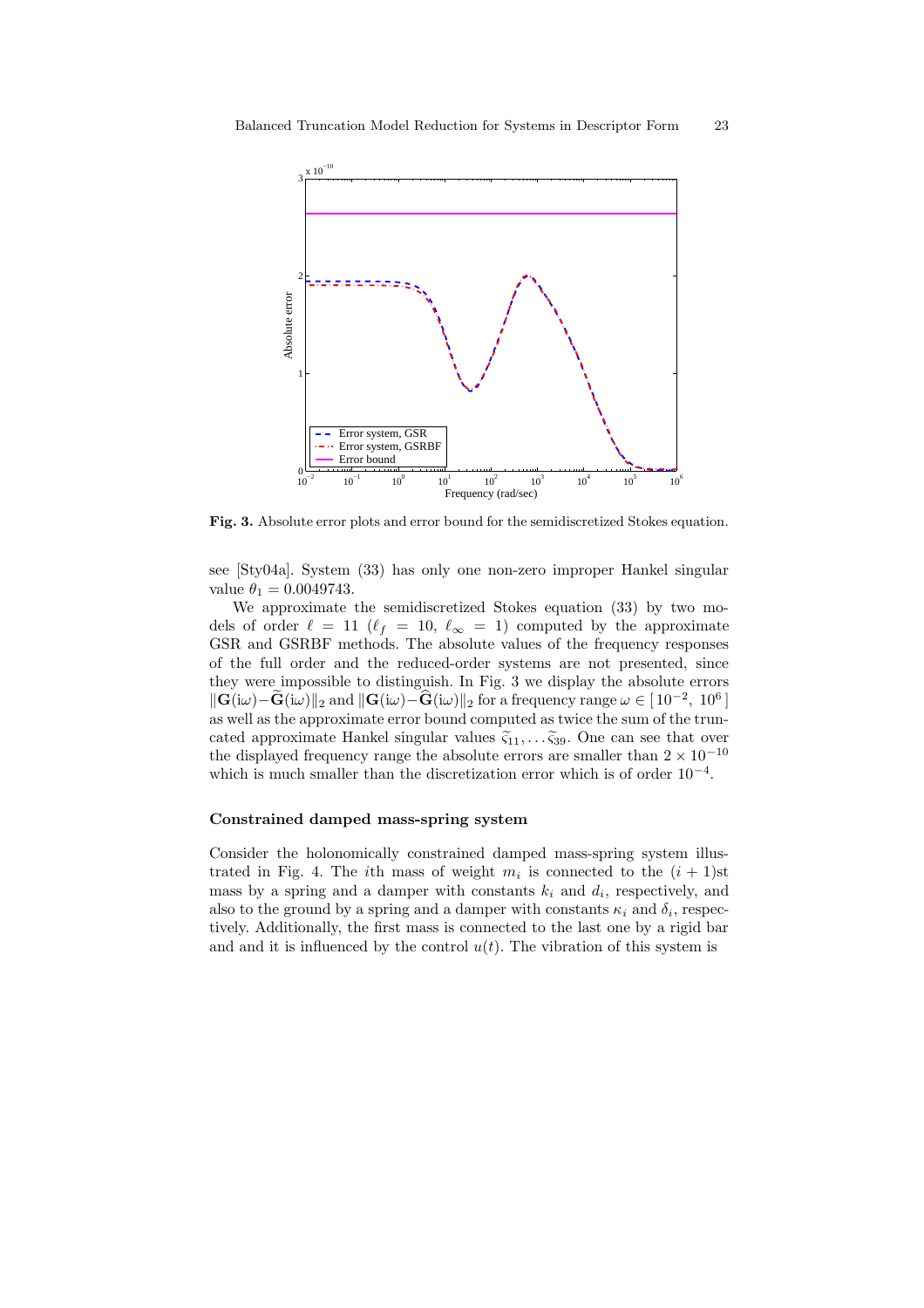

PSfrag replacements



Fig. 4. A damped mass-spring system with a holonomic constraint.

described by a descriptor system

$$
\dot{\mathbf{p}}(t) = \mathbf{v}(t),\nM\dot{\mathbf{v}}(t) = K \mathbf{p}(t) + D\mathbf{v}(t) - G^T \mathbf{\lambda}(t) + B_2 u(t),\n0 = G \mathbf{p}(t),\ny(t) = C_1 \mathbf{p}(t),
$$
\n(34)

where  $\mathbf{p}(t) \in \mathbb{R}^g$  is the position vector,  $\mathbf{v}(t) \in \mathbb{R}^g$  is the velocity vector,  $\lambda(t) \in \mathbb{R}^2$  is the Lagrange multiplier,  $M = \text{diag}(m_1, \ldots, m_g)$  is the mass matrix,  $D$  and  $K$  are the tridiagonal damping and stiffness matrices,  $G = [1, 0, ..., 0, -1] \in \mathbb{R}^{1,g}$  is the constraint matrix,  $B_2 = e_1$  and  $C_1 = [e_1, e_2, e_{g-1}]^T$ . Here  $e_i$  denotes the *i*th column of the identity matrix  $I_g$ . The descriptor system (34) is of index 3 and the projections  $P_l$  and  $P_r$  can be computed as

$$
P_l = \begin{bmatrix} \Pi_1 & 0 & -\Pi_1 M^{-1} D G_1 \\ -\Pi_1^T D (I - \Pi_1) & \Pi_1^T & -\Pi_1^T (K + D \Pi_1 M^{-1} D) G_1 \\ 0 & 0 & 0 \end{bmatrix},
$$
  
\n
$$
P_r = \begin{bmatrix} \Pi_1 & 0 & 0 \\ -\Pi_1 M^{-1} D (I - \Pi_1) & \Pi_1 & 0 \\ G_1^T (K \Pi_1 - D \Pi_1 M^{-1} D (I - \Pi_1)) & G_1^T D \Pi_1 & 0 \end{bmatrix},
$$

where  $G_1 = M^{-1}G^T(GM^{-1}G^T)^{-1}$  and  $\Pi_1 = I - G_1G$  is a projection onto Ker(G) along Im  $(M^{-1}G^T)$ , see [Sch95].

In our experiments we take  $m_1 = \ldots = m_q = 100$  and

$$
k_1 = \dots = k_{g-1} = \kappa_2 = \dots = \kappa_{g-1} = 2, \quad \kappa_1 = \kappa_g = 4, d_1 = \dots = d_{g-1} = \delta_2 = \dots = \delta_{g-1} = 5, \quad \delta_1 = \delta_g = 10.
$$

For  $g = 6000$ , we obtain the descriptor system of order  $n = 12001$  with  $m = 1$ input and  $p = 3$  outputs. The dimensions of the deflating subspaces of the pencil corresponding to the finite and infinite eigenvalues are  $n_f = 11998$  and  $n_{\infty} = 3$ , respectively.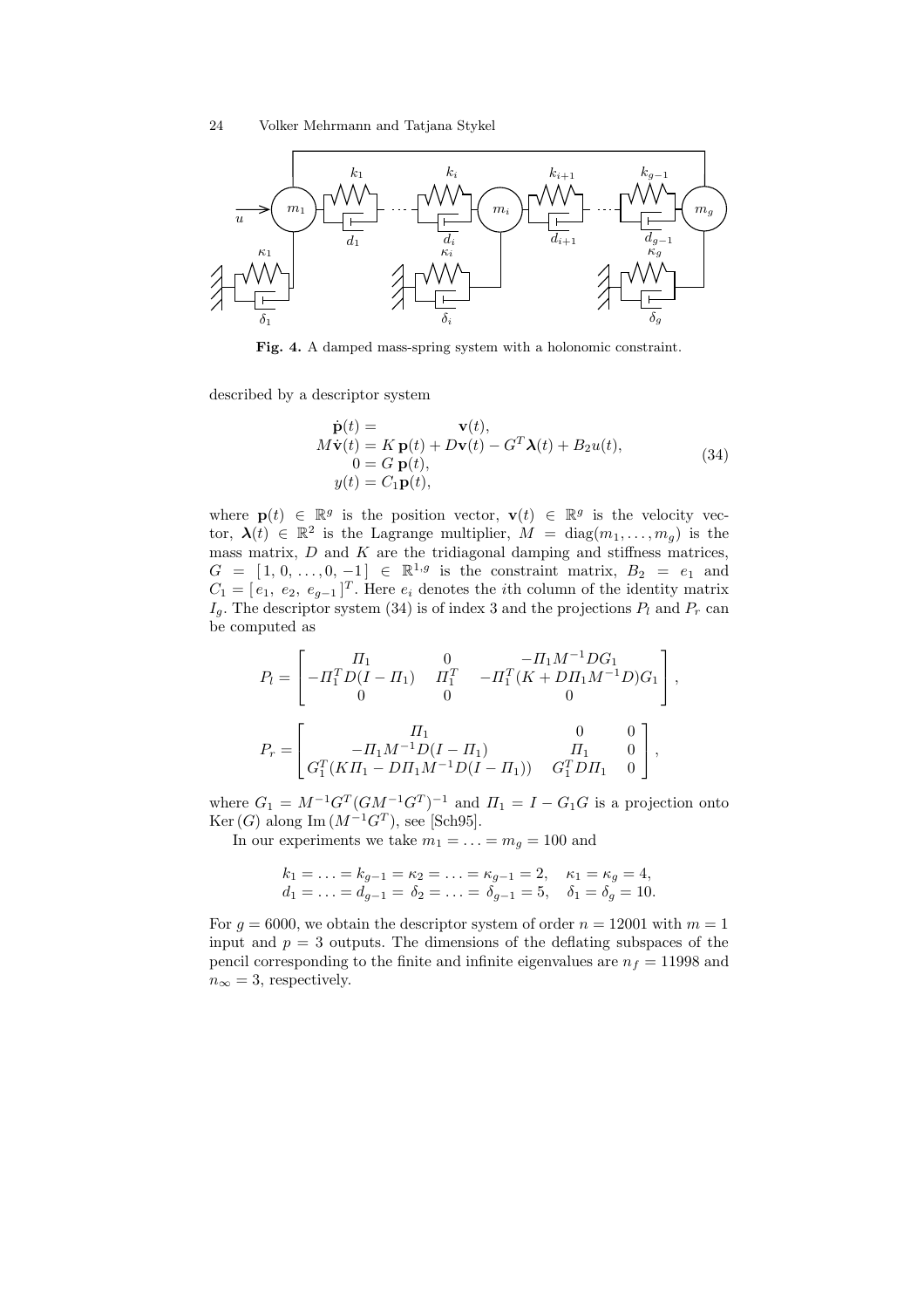

**Fig. 5.** Convergence history for the normalized residuals  $\eta(R_k) = \eta(E, A, P_l B; R_k)$ and  $\eta(L_k) = \eta(E^T, A^T, P_r^T C^T; L_k)$  for the damped mass-spring system.



Fig. 6. Approximate proper Hankel singular values for the damped mass-spring system.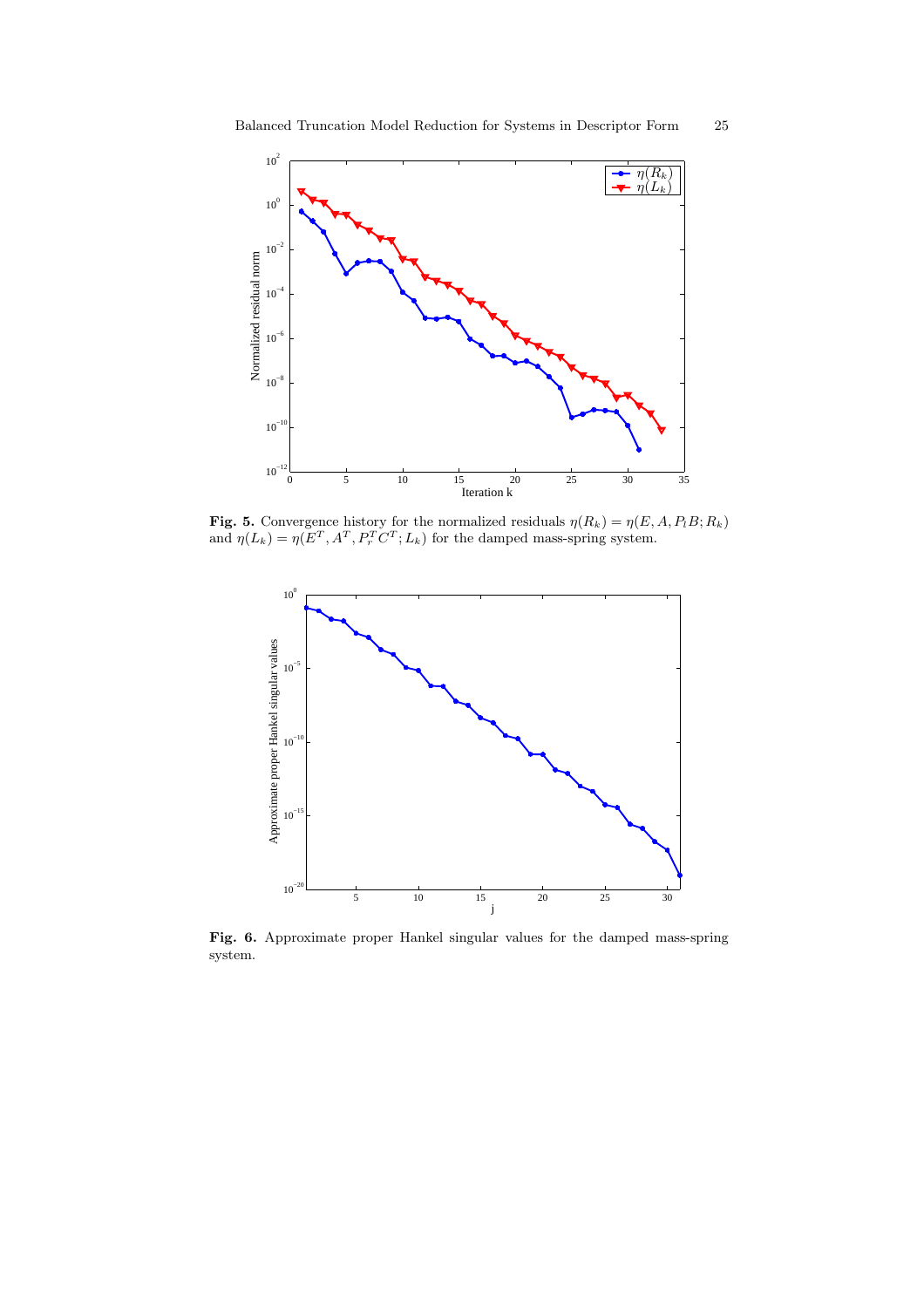

Fig. 7. Magnitude and phase plots of  $G_{31}(i\omega)$  for the damped mass-spring system.



Fig. 8. Absolute error plot and error bound for the damped mass-spring system.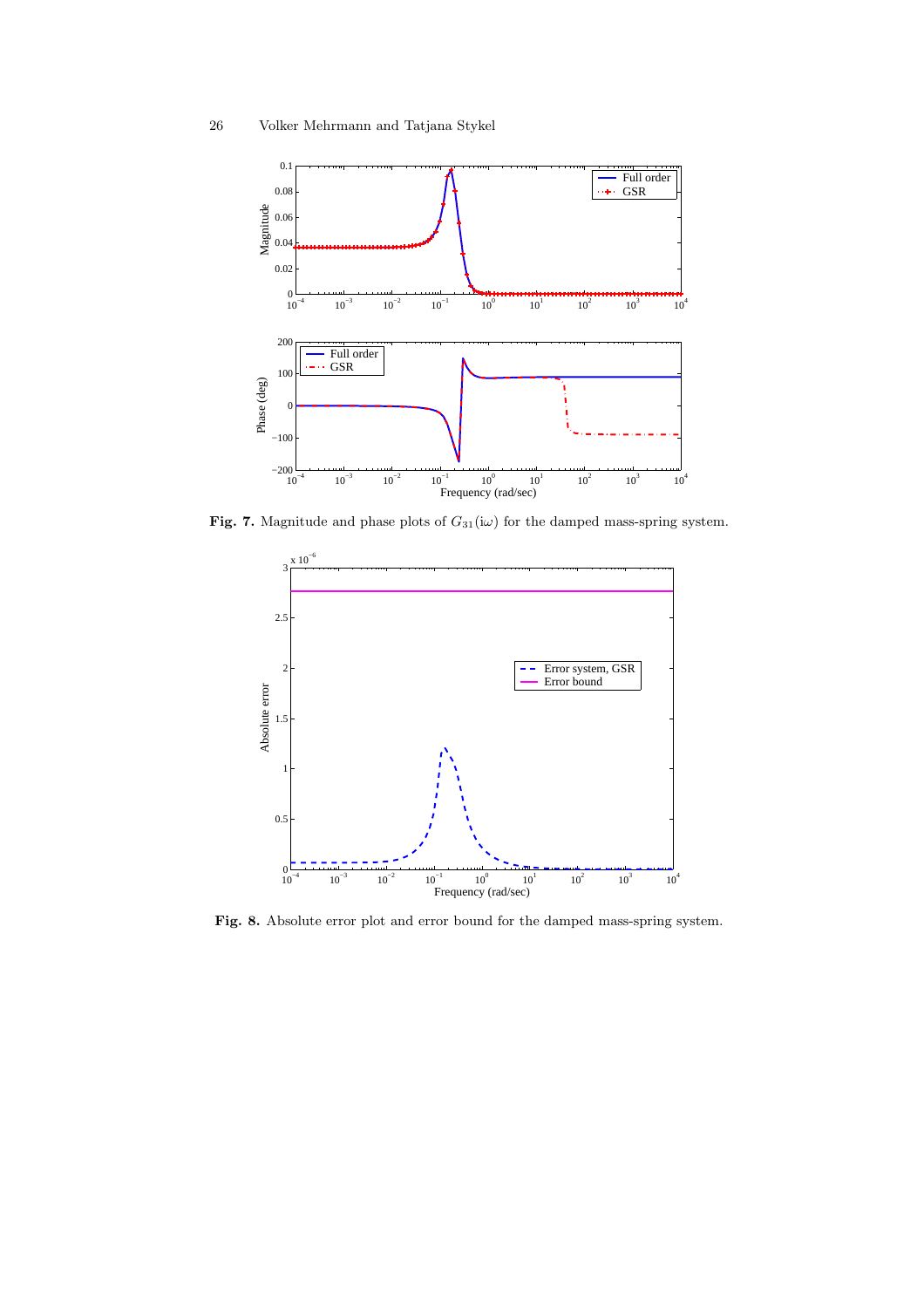Figure 5 shows the normalized residual norms for the low rank Cholesky factors  $R_k$  and  $L_k$  of the proper Gramians computed by the generalized ADI method with 20 shift parameters. The approximate dominant proper Hankel singular values presented in Fig. 6 have been determined from the singular value decomposition of the matrix  $L_{33}^T ER_{31}$  with  $L_{33} \in \mathbb{R}^{n,99}$  and  $R_{31} \in \mathbb{R}^{n,31}$ . All improper Hankel singular values are zero. This implies that the transfer function  $\mathbf{G}(s)$  of (34) is proper. We approximate the descriptor system (34) by a standard state space system of order  $\ell = \ell_f = 10$  computed by the approximate GSR method. In Fig. 7 we display the magnitude and phase plots of the (3, 1) components of the frequency responses  $\mathbf{G}(\mathrm{i}\omega)$  and  $\mathbf{G}(\mathrm{i}\omega)$ . Note that there is no visible difference between the magnitude plots for the full order and reduced-order systems. Similar results have been observed for other components of the frequency response. Figure 8 shows the absolute error  $\|\mathbf{G}(i\omega) - \tilde{\mathbf{G}}(i\omega)\|_2$  for a frequency rang  $\omega \in [10^{-4}, 10^4]$  and the approximate error bound computed as twice the sum of the truncated approximate proper Hankel singular values. We see that the reduced-order system approximates the original system satisfactorily.

# References

| [AA00]   | Anderson, B.D.O., Antoulas, A.C.: Rational interpolation and state-      |
|----------|--------------------------------------------------------------------------|
|          | variable realizations. Linear Algebra Appl., 137-138, 479-509 (1990)     |
| [Ant04]  | Antoulas, A.C.: Lectures on the Approximation of Large-Scale Dyna-       |
|          | mical Systems. SIAM, Philadelphia, PA (2004)                             |
| [ASG01]  | Antoulas, A.C., Sorensen, D.C., Gugercin, S.: A survey of model          |
|          | reduction methods for large-scale systems. In: Olshevsky, V. (ed)        |
|          | Structured Matrices in Mathematics, Computer Science and Engineer-       |
|          | ing, Vol. I. Contemporary Mathematics Series, 280, pages 193–219.        |
|          | American Mathematical Society, (2001)                                    |
| [ASG03]  | Antoulas, A.C., Sorensen, D.C., Gugercin, S.: A modified low-rank        |
|          | Smith method for large-scale Lyapunov equations. Numerical Algo-         |
|          | rithms, $32, 27-55$ (2003)                                               |
| [ASZ02]  | Antoulas, A.C., Sorensen, D.C., Zhou, Y.: On the decay rate of the       |
|          | Hankel singular values and related issues. Systems Control Lett., 46,    |
|          | 323-342 (2002)                                                           |
| [Bai02]  | Bai, Z.: Krylov subspace techniques for reduced-order modeling of large- |
|          | scale dynamical systems. Appl. Numer. Math., 43, 9–44 (2002)             |
| [BF01]   | Bai, Z., Freund, R.W.: A partial Padé-via-Lanczos method for reduced-    |
|          | order modeling. Linear Algebra Appl., $332-334$ , $141-166$ (2001)       |
| [BSSY99] | Bai, Z., Slone, R.D., Smith, W.T., Ye, Q.: Error bound for reduced       |
|          | system model by Padé approximation via the Lanczos process. IEEE         |
|          | Trans. Comput. Aided Design, 18, 133-141 (1999)                          |
| [BG96]   | Baker Jr., G.A., Graves-Morris P.R.: Padé Approximants. Second edi-      |
|          | tion. Encyclopedia of Mathematics and its Applications, 59. Cambridge    |
|          | University Press, Cambridge (1996)                                       |
| Bea04    | Beattie Ch.: Potential theory in the analysis of iterative methods. Lec- |
|          | ture Notes, Technische Universität Berlin (2004)                         |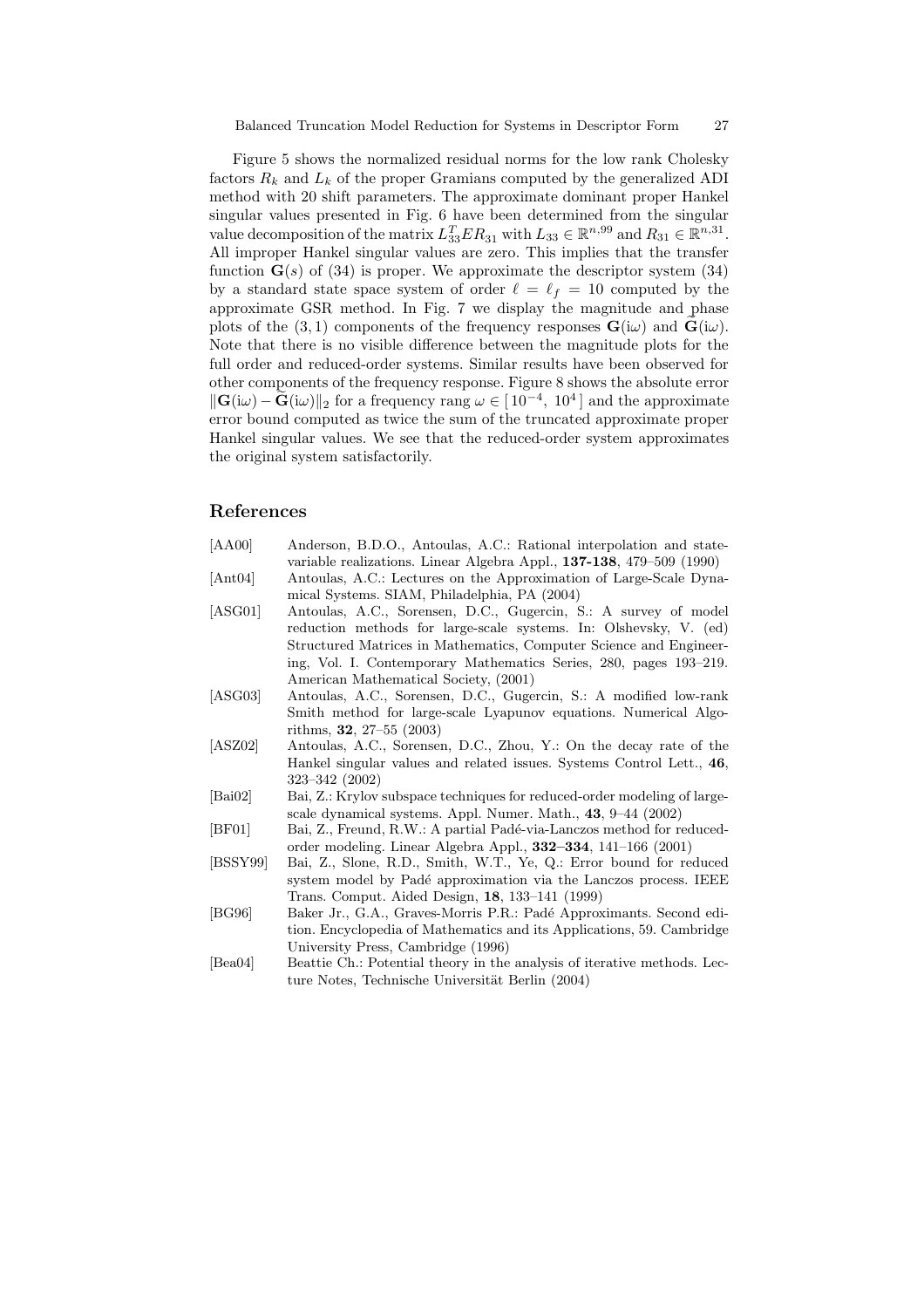- 28 Volker Mehrmann and Tatjana Stykel
- [BV88] Beelen, T., Van Dooren, P.: An improved algorithm for the computation of Kronecker's canonical form of a singular pencil. Linear Algebra Appl., 105, 9–65 (1988)
- [Ben97] Bender, D.J.: Lyapunov-like equations and reachability/observability Gramians for descriptor systems. IEEE Trans. Automat. Control, 32, 343–348 (1987)
- [BQQ04] Benner, P., Quintana-Ortí, E.S., Quintana-Ortí, G.: Parallel model reduction of large-scale linear descriptor systems via balanced truncation. In: High Performance Computing for Computational Science. Proceedings of the 6th International Meeting VECPAR'04, (Valencia, Spain, June 28-30, 2004), pages 65–78 (2004)
- [Ber90] Bernert, K.: Differenzenverfahren zur L¨osung der Navier-Stokes-Gleichungen über orthogonalen Netzen. Wissenschaftliche Schriftenreihe 10/1990, Technische Universität Chemnitz (1990) [German]
- [BELV91] Bojanczyk, A.W., Ewerbring, L.M., Luk, F.T., Van Dooren, P.: An accurate product SVD algorithm. Signal Process., 25, 189–201 (1991)
- [BCP89] Brenan, K.E., Campbell, S.L., Petzold, L.R.: The Numerical Solution of Initial-Value Problems in Differential-Algebraic Equations. Elsevier, North-Holland, New York, N.Y. (1989)
- [BBMN99] Bunse-Gerstner, A., Byers, R., Mehrmann, V., Nichols, N.K.: Feedback design for regularizing descriptor systems. Linear Algebra Appl., 299, 119–151 (1999)
- [Cam80] Campbell, S.L.: Singular Systems of Differential Equation, I. Pitman, San Francisco (1980)
- [Cob84] Cobb, D.: Controllability, observability, and duality in singular systems. IEEE Trans. Automat. Control, 29, 1076–1082 (1984)
- [Dai89] Dai, L.: Singular Control Systems. Lecture Notes in Control and Information Sciences, 118. Springer, Berlin Heidelberg New York (1989)
- [DK93a] Demmel, J.W., Kågström, B.: The generalized Schur decomposition of an arbitrary pencil  $A - \lambda B$ : robust software with error bounds and applications. Part I: Theory and algorithms. ACM Trans. Math. Software, 19, 160–174 (1993)
- [DK93b] Demmel, J.W., Kågström, B.: The generalized Schur decomposition of an arbitrary pencil  $A - \lambda B$ : robust software with error bounds and applications. Part II: Software and applications. ACM Trans. Math. Software, 19, 175–201 (1993)
- [Doe71] Doetsch, G.: Guide to the Applications of the Laplace and Z-Transforms. Van Nostrand Reinhold Company, London (1971)
- [Drm00] Drmač, Z.: New accurate algorithms for singular value decomposition of matrix triplets. SIAM J. Matrix Anal. Appl., 21, 1026–1050 (2000)
- [Enn84] Enns, D.: Model reduction with balanced realization: an error bound and a frequency weighted generalization. In: Proceedings of the 23rd IEEE Conference on Decision and Control (Las Vegas, 1984), pages 127–132. IEEE, New York (1984)
- [ET00] Estévez Schwarz, D., Tischendorf, C.: Structural analysis for electric circuits and consequences for MNA. Int. J. Circ. Theor. Appl., 28, 131– 162 (2000)
- [FF95] Feldmann, P., Freund, R.W.: Efficient linear circuit analysis by Pad´e approximation via the Lanczos process. IEEE Trans. Computer-Aided Design, 14, 639–649 (1995)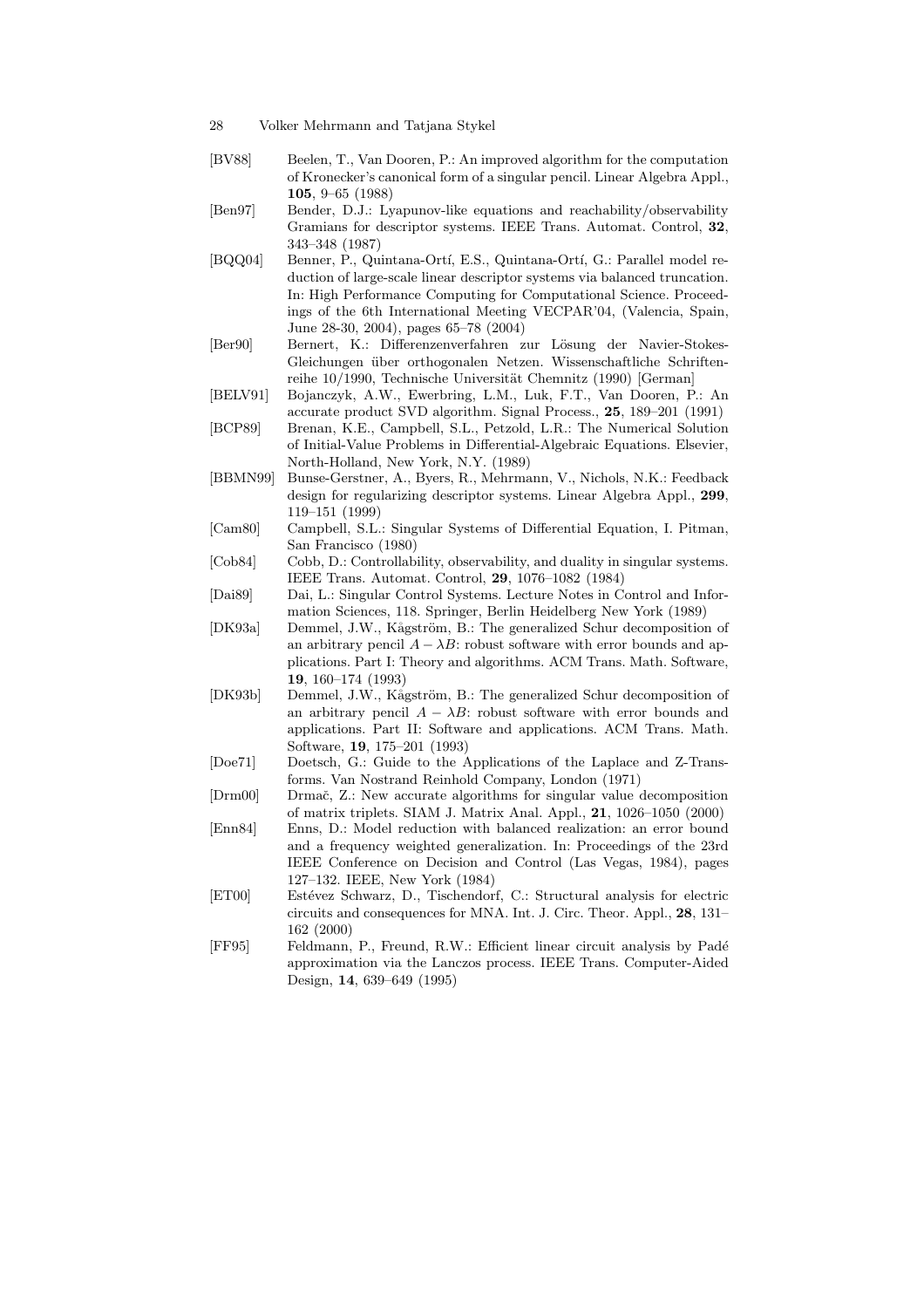- [FNG92] Fortuna, L., Nunnari, G., Gallo, A.: Model Order Reduction Techniques with Applications in Electrical Engineering. Springer, London (1992) [Fre00] Freund, R.W.: Krylov-subspace methods for reduced-order modeling in circuit simulation. J. Comput. Appl. Math., 123, 395–421 (2000) [GGV94] Gallivan, K.,Grimme, E., Van Dooren, P.: Asymptotic waveform evaluation via a Lanczos method. Appl. Math. Lett., 7, 75–80 (1994) [GGV96] Gallivan, K., Grimme, E., Van Dooren, P.: A rational Lanczos algorithm for model reduction. Numerical Algorithms, 12, 33–63 (1996) [Glo84] Glover, K.: All optimal Hankel-norm approximations of linear multivariable systems and their  $L^{\infty}$ -errors bounds. Internat. J. Control, 39, 1115–1193 (1984) [GV96] Golub, G.H., Van Loan, C.F.: Matrix Computations. 3rd ed. The Johns Hopkins University Press, Baltimore, London (1996) [GSV00] Golub, G.H., Sølna, K., Van Dooren, P.: Computing the SVD of a general matrix product/quotient. SIAM J. Matrix Anal. Appl., 22, 1–19 (2000) [GL83] Gragg, W.B., Lindquist, A.: On the partial realization problem. Linear Algebra Appl., 50, 277–319 (1983) [Gra04] Grasedyck, L.:. Existence of a low rank of H-matrix approximation to the solution of the Sylvester equation. Numer. Linear Algebra Appl., 11, 371–389 (2004) [Gri97] Grimme, E.: Krylov projection methods for model reduction. Ph.D. Thesis, Iniversity of Illinois, Urbana-Champaign (1997) [Gug03] Gugercin, S.: Projection methods for model reduction of large-scale dynamical systems. Ph.D. Thesis, Rice University, Houston, Texas (2003) [GF99] Günther, M., Feldmann, U.: CAD-based electric-circuit modeling in industry. I. Mathematical structure and index of network equations. Surveys Math. Indust., 8, 97–129 (1999) [Hac00] Hackbusch, W.: A sparse matrix arithmetic based on  $H$ -matrices. Part I: Introduction to  $H$ -matrices. Computing,  $62$ ,  $89-108$  (2000) [HGB02] Hackbusch, W., Grasedyck, L., Börm, S.: An introduction to hierarchical matrices. Math. Bohem., 127, 229–241 (2002) [Ham82] Hammarling, S.J.: Numerical solution of the stable non-negative definite Lyapunov equation. IMA J. Numer. Anal., 2, 303–323 (1982) [JK02] Jonsson, I., Kågström, B.: Recursive blocked algorithms for solving triangular systems – Part I: One-sided and coupled Sylvester-type matrix equations. ACM Trans. Math. Software, 28, 392–415 (2002) [KV92] Kågström, B., Van Dooren, P.: A generalized state-space approach for the additive decomposition of a transfer function. J. Numer. Linear Algebra Appl., 1, 165–181 (1992) [KW89] Kågström, B., Westin, L.: Generalized Schur methods with condition estimators for solving the generalized Sylvester equation. IEEE Trans. Automat. Control, 34, 745–751 (1989) [Kai80] Kailath, T.: Linear Systems. Prentice-Hall Information and System Sci-
- ences Series. Prentice Hall, Englewood Cliffs, NJ (1980) [LHPW87] Laub, A.J., Heath, M.T., Paige, C.C., Ward, R.C.: Computation of sys-
- tem balancing transformations and other applications of simultaneous diagonalization algorithms. IEEE Trans. Automat. Control, 32, 115– 122 (1987)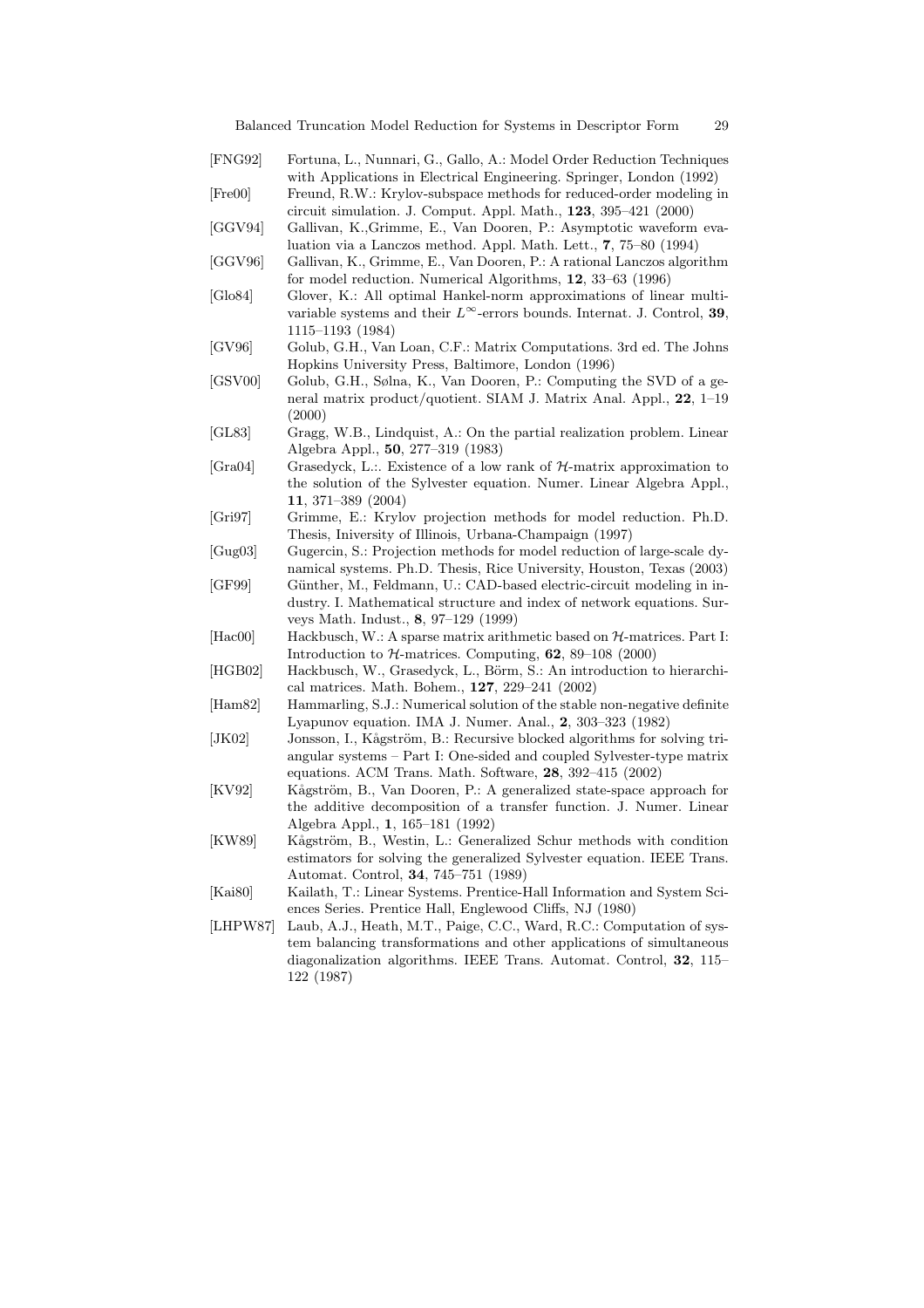- 30 Volker Mehrmann and Tatjana Stykel
- [Li00] Li, J.-R.: Model reduction of large linear systems via low rank system Gramians. Ph.D. Thesis, Department of Mathematics, Massachusetts Institute of Technology (2000)
- [LWW99] Li, J.-R., Wang, F., White, J.: An efficient Lyapunov equation-based approach for generating reduced-order models of interconnect. In: Proceedings of the 36th Design Automation Conference (New Orleans, USA, 1999), pages 1–6. IEEE (1999)
- [LW02] Li, J.-R., White, J.: Low rank solution of Lyapunov equations. SIAM J. Matrix Anal. Appl., 24, 260–280 (2002)
- [LS00] Liu, W.Q., Sreeram, V.: Model reduction of singular systems. In: Proceedings of the 39th IEEE Conference on Decision and Control (Sydney, Australia, 2000), pages 2373–2378. IEEE (2000)
- [LA89] Liu, Y., Anderson, B.D.O.: Singular perturbation approximation of balanced systems. Internat. J. Control, 50, 1379–1405 (1989)
- [Mar96] März, R.: Canonical projectors for linear differential algebraic equations. Comput. Math. Appl., 31, 121–135 (1996)
- [Moo81] Moore, B.C.: Principal component analysis in linear systems: controllability, observability, and model reduction. IEEE Trans. Automat. Control, 26, 17–32 (1981)
- [Pen98] Penzl, T.:. Numerical solution of generalized Lyapunov equations. Adv. Comput. Math., 8, 33–48 (1998)
- [Pen99] Penzl, T.: A cyclic low-rank Smith method for large sparse Lyapunov equations. SIAM J. Sci. Comput., 21, 1401–1418 (1999/2000)
- [Pen99b] Penzl, T.: Algorithms for model reduction of large dynamical systems. Preprint SFB393/99-40, Fakultät für Mathematik, Technische Universität Chemnitz, D-09107 Chemnitz, Germany, (1999) Available from http://www.tu-chemnitz.de/sfb393/sfb99pr.html.
- [Pen00a] Penzl, T.: Eigenvalue decay bounds for solutions of Lyapunov equations: the symmetric case. Systems Control Lett., 40, 139-144 (2000)
- [Pen00b] Penzl, T.: LYAPACK Users Guide. Preprint SFB393/00-33, Fakult¨at für Mathematik, Technische Universität Chemnitz, D-09107 Chemnitz, Germany (2000) Available from http://www.tu-chemnitz.de/sfb393/ sfb00pr.html.
- [PS94] Perev, K., Shafai, B.: Balanced realization and model reduction of singular systems. Internat. J. Systems Sci., 25, 1039–1052 (1994)
- [Rud87] Rudin, W.: Real and Complex Analysis. McGraw-Hill, New York (1987) [Rue84] Ruhe, A.: Rational Krylov sequence methods for eigenvalue computa-
- tion. Linear Algebra Appl., 58, 391–405 (1984) [Saa96] Saad, Y.: Iterative Methods for Sparse Linear Systems. PWS Publishing Company, Boston, MA, 1996.
- [SC89] Safonov, M.G., Chiang R.Y.: A Schur method for balanced-truncation model reduction. IEEE Trans. Automat. Control, 34, 729–733 (1989)
- [Sch95] Schüpphaus, R.: Regelungstechnische Analyse und Synthese von Mehrkörpersystemen in Deskriptorform. Ph.D. thesis, Fachbereich Sicherheitstechnik, Bergische Universität-Gesamthochschule Wuppertal. Fortschritt-Berichte VDI, Reihe 8, Nr. 478. VDI Verlag, Düsseldorf (1995) [German]
- [Sok03] Sokolov, V.I.:. On realization of rational matrices. Technical Report 31- 2003, Institut für Mathematik, Technische Universität Berlin, D-10263 Berlin, Germany (2003)